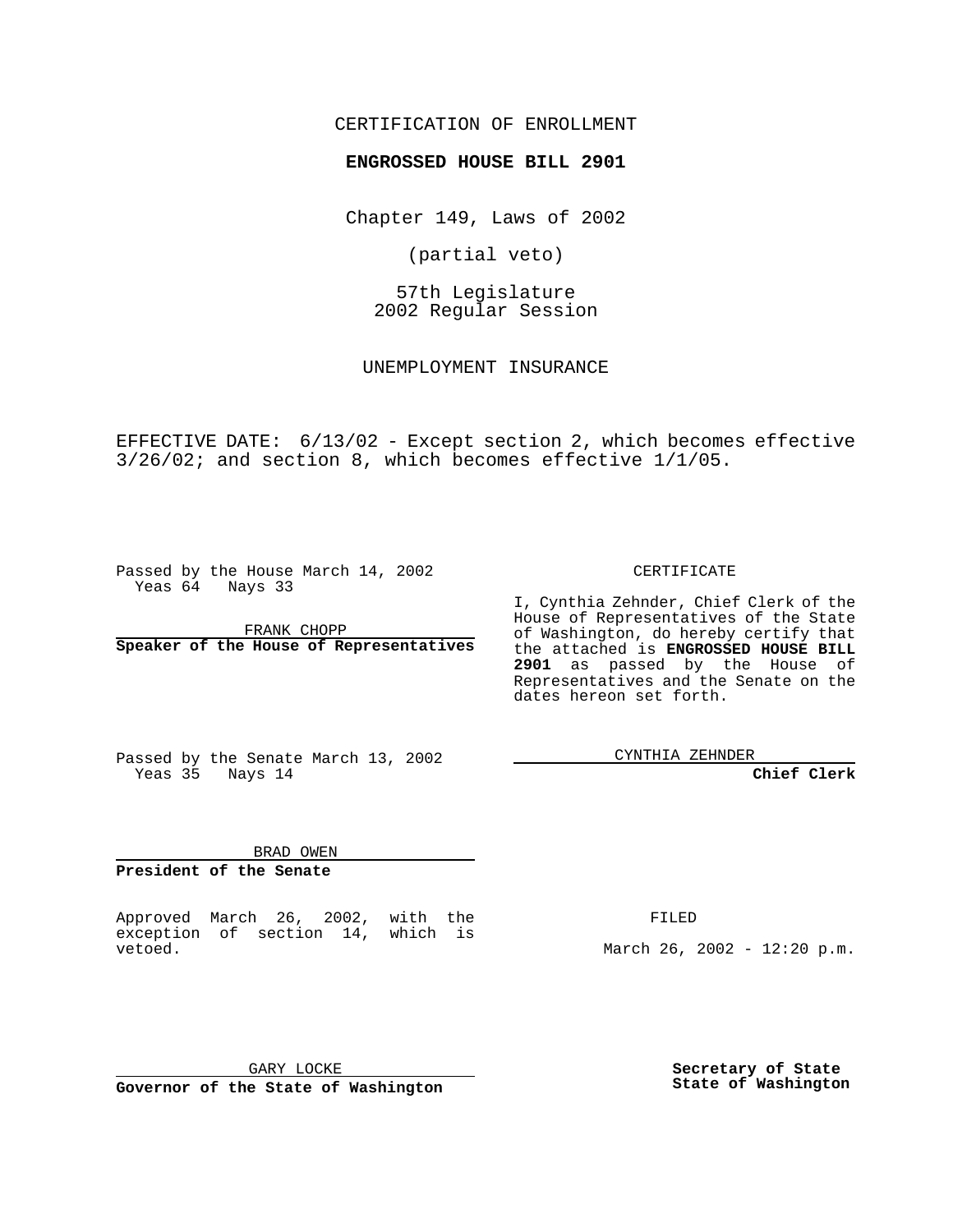## **ENGROSSED HOUSE BILL 2901** \_\_\_\_\_\_\_\_\_\_\_\_\_\_\_\_\_\_\_\_\_\_\_\_\_\_\_\_\_\_\_\_\_\_\_\_\_\_\_\_\_\_\_\_\_\_\_

\_\_\_\_\_\_\_\_\_\_\_\_\_\_\_\_\_\_\_\_\_\_\_\_\_\_\_\_\_\_\_\_\_\_\_\_\_\_\_\_\_\_\_\_\_\_\_

### AS AMENDED BY THE SENATE

Passed Legislature - 2002 Regular Session

#### **State of Washington 57th Legislature 2002 Regular Session**

**By** Representatives Conway, Clements, Reardon, Berkey, Kenney, Santos, Lovick, Chase, Simpson, Wood and Sullivan

Read first time 02/04/2002. Referred to Committee on Commerce & Labor.

 AN ACT Relating to unemployment insurance; amending RCW 50.22.140, 50.22.150, 50.20.120, 50.24.010, 50.29.020, 50.29.025, 50.29.025, 50.29.010, 50.29.062, and 50.24.014; adding a new section to chapter 50.20 RCW; adding new sections to chapter 50.29 RCW; creating new 5 sections; providing an effective date; providing expiration dates; and declaring an emergency.

BE IT ENACTED BY THE LEGISLATURE OF THE STATE OF WASHINGTON:

 **Sec. 1.** RCW 50.22.140 and 2000 2nd sp.s. c 1 s 916 are each amended to read as follows:

 (1) The employment security department is authorized to pay training benefits under RCW 50.22.150, but may not obligate expenditures beyond the limits specified in this section or as otherwise set by the legislature. For the fiscal year ending June 30, 2000, the commissioner may not obligate more than twenty million dollars for training benefits. For the two fiscal years ending June 30, 2002, the commissioner may not obligate more than sixty million dollars for training benefits. Any funds not obligated in one fiscal year may be carried forward to the next fiscal year. For each fiscal year beginning after June 30, 2002, the commissioner may not obligate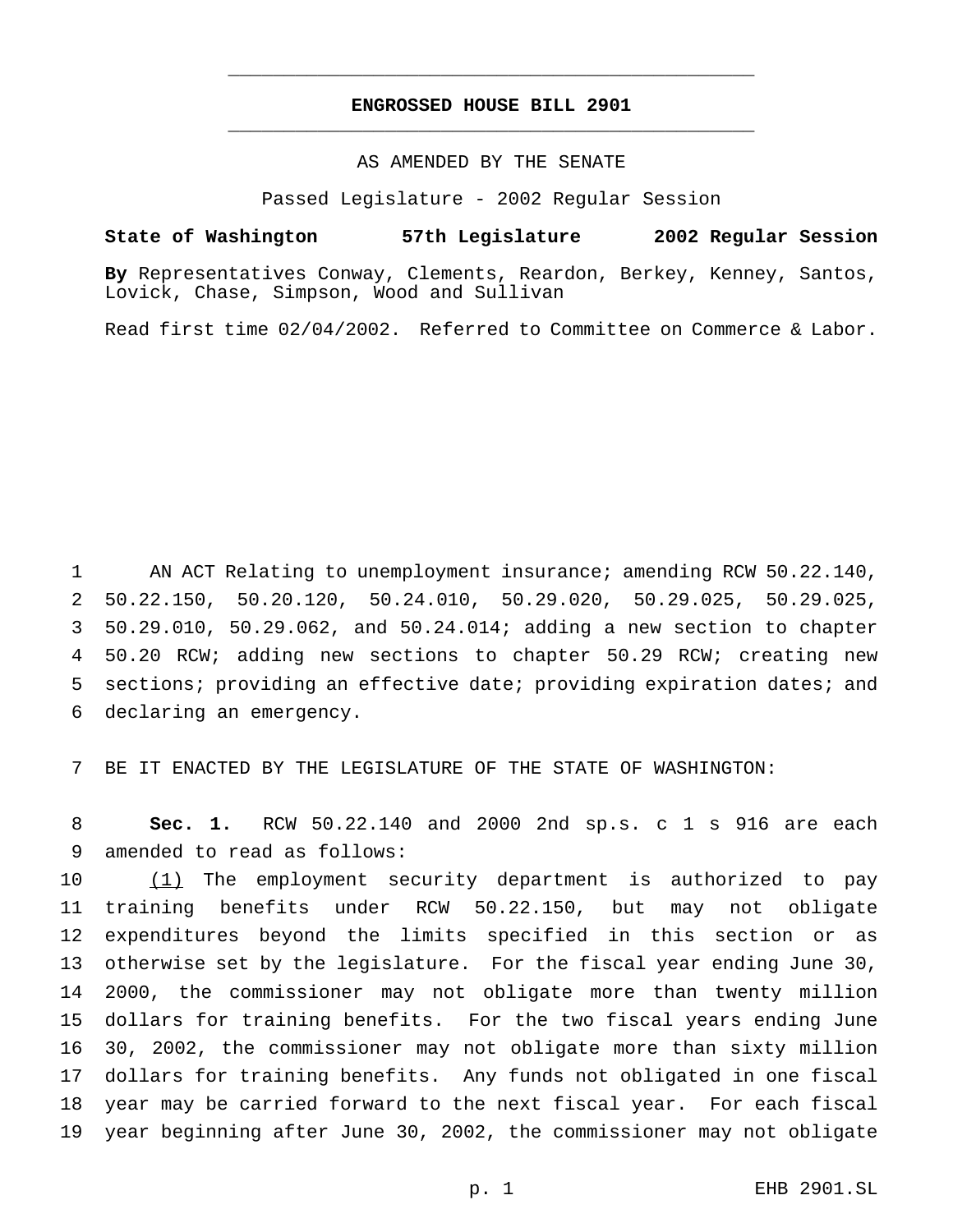more than twenty million dollars annually in addition to any funds 2 carried (( $over$ )) forward from previous fiscal years. The department shall develop a process to ensure that expenditures do not exceed available funds and to prioritize access to funds when again available. (2) After June 30, 2002, in addition to the amounts that may be obligated under subsection (1) of this section, the commissioner may obligate up to thirty-four million dollars for training benefits under RCW 50.22.150 for individuals in the aerospace industry assigned the standard industrial classification code "372" or the North American industry classification system code "336411" whose claims are filed before January 5, 2003. The funds provided in this subsection must be fully obligated for training benefits for these individuals before the funds provided in subsection (1) of this section may be obligated for 14 training benefits for these individuals. Any amount of the funds 15 specified in this subsection that is not obligated as permitted may not 16 be carried forward to any future period.

 **Sec. 2.** RCW 50.22.150 and 2000 c 2 s 8 are each amended to read as follows:

 (1) Subject to availability of funds, training benefits are available for an individual who is eligible for or has exhausted entitlement to unemployment compensation benefits and who:

(a) Is a dislocated worker as defined in RCW 50.04.075;

 (b) Except as provided under subsection (2) of this section, has demonstrated, through a work history, sufficient tenure in an occupation or in work with a particular skill set. This screening will 26 take place during the assessment process;

 (c) Is, after assessment of demand for the individual's occupation or skills in the individual's labor market, determined to need job- related training to find suitable employment in his or her labor market. Beginning July 1, 2001, the assessment of demand for the individual's occupation or skill sets must be substantially based on declining occupation or skill sets identified in local labor market areas by the local work force development councils, in cooperation with the employment security department and its labor market information 35 division, under subsection  $((+9))$   $(10)$  of this section;

 (d) Develops an individual training program that is submitted to the commissioner for approval within sixty days after the individual is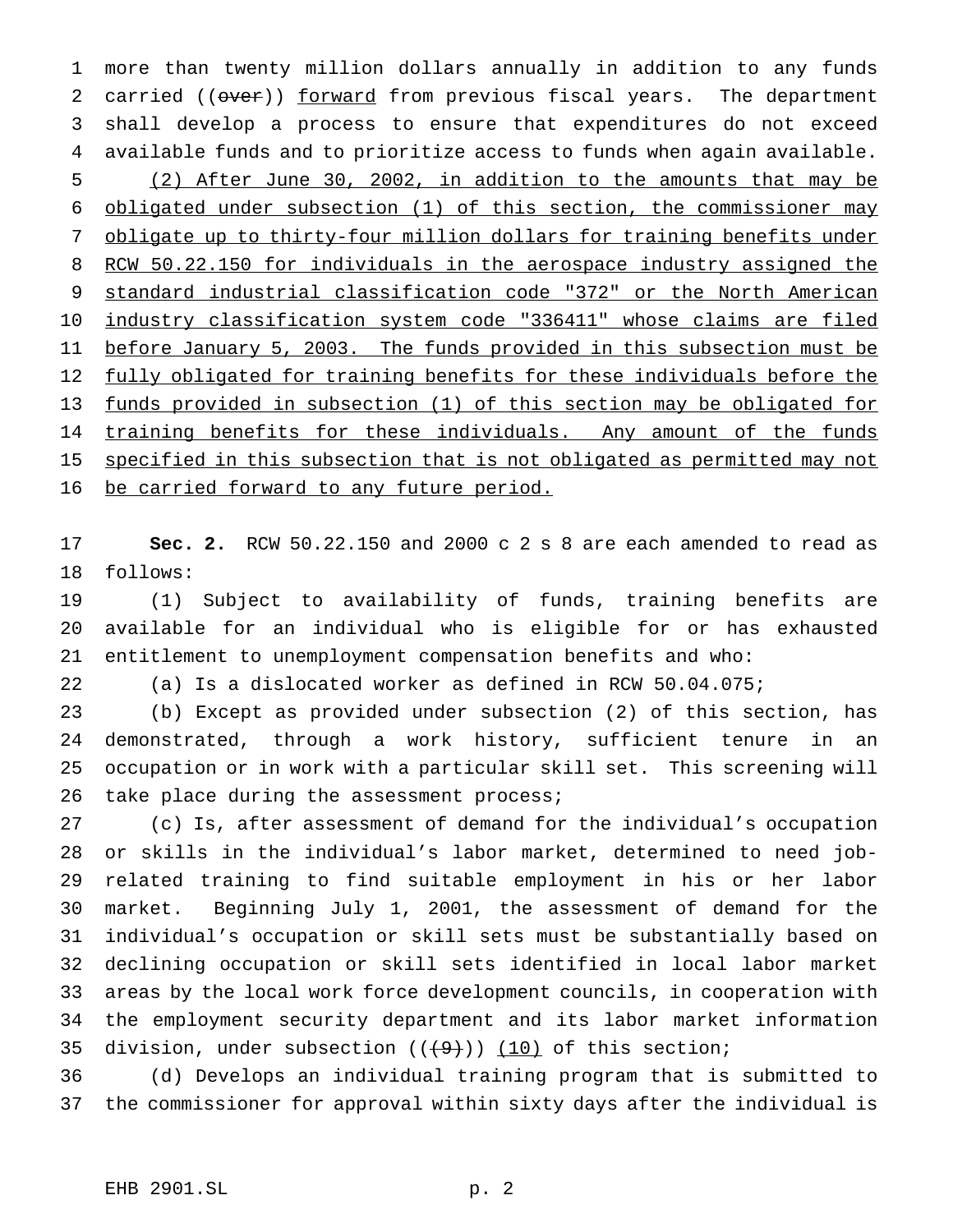notified by the employment security department of the requirements of this section;

 (e) Enters the approved training program by ninety days after the date of the notification, unless the employment security department determines that the training is not available during the ninety-day period, in which case the individual enters training as soon as it is available; and

 (f) Is enrolled in training approved under this section on a full- time basis as determined by the educational institution, and is making satisfactory progress in the training as certified by the educational institution.

 (2) Until June 30, 2002, the following individuals who meet the requirements of subsection (1) of this section may, without regard to the tenure requirements under subsection (1)(b) of this section, receive training benefits as provided in this section:

 (a) An exhaustee who has base year employment in the aerospace industry assigned the standard industrial classification code "372" or the North American industry classification system code "336411";

 (b) An exhaustee who has base year employment in the forest products industry, determined by the department, but including the industries assigned the major group standard industrial classification codes "24" and "26" or any equivalent codes in the North American industry classification system code, and the industries involved in the harvesting and management of logs, transportation of logs and wood products, processing of wood products, and the manufacturing and distribution of wood processing and logging equipment; or

 (c) An exhaustee who has base year employment in the fishing industry assigned the standard industrial classification code "0912" or any equivalent codes in the North American industry classification system code.

 (3) An individual is not eligible for training benefits under this section if he or she:

 (a) Is a standby claimant who expects recall to his or her regular employer;

 (b) Has a definite recall date that is within six months of the date he or she is laid off; or

 (c) Is unemployed due to a regular seasonal layoff which demonstrates a pattern of unemployment consistent with the provisions of RCW 50.20.015. Regular seasonal layoff does not include layoff due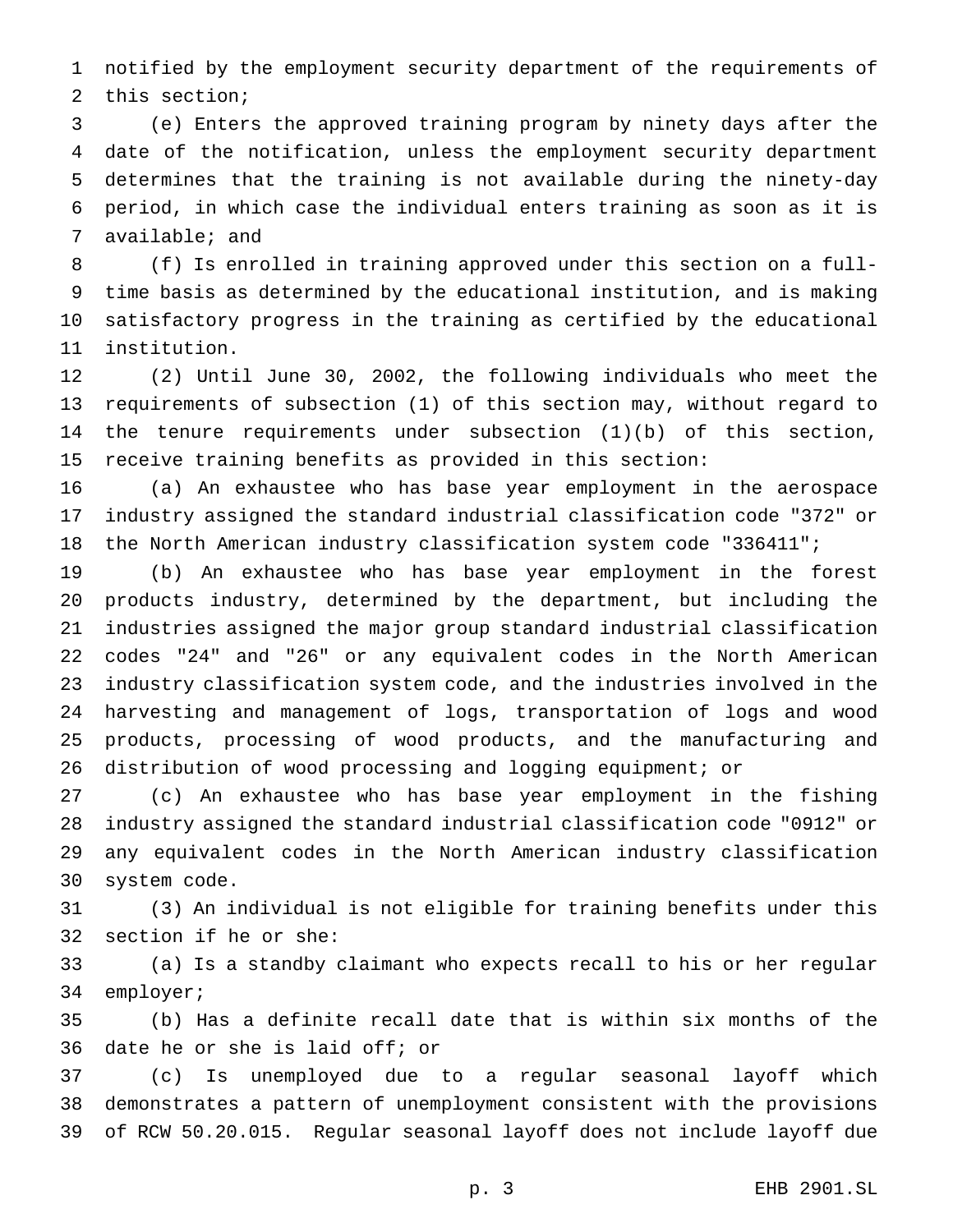to permanent structural downsizing or structural changes in the individual's labor market.

 (4) The definitions in this subsection apply throughout this section unless the context clearly requires otherwise.

 (a) "Educational institution" means an institution of higher education as defined in RCW 28B.10.016 or an educational institution as defined in RCW 28C.04.410, including equivalent educational institutions in other states.

 (b) "Sufficient tenure" means earning a plurality of wages in a particular occupation or using a particular skill set during the base year and at least two of the four twelve-month periods immediately preceding the base year.

 (c) "Training benefits" means additional benefits paid under this section.

(d) "Training program" means:

 (i) An education program determined to be necessary as a prerequisite to vocational training after counseling at the educational institution in which the individual enrolls under his or her approved training program; or

 (ii) A vocational training program at an educational institution: (A) That is targeted to training for a high demand occupation. Beginning July 1, 2001, the assessment of high demand occupations authorized for training under this section must be substantially based on labor market and employment information developed by local work force development councils, in cooperation with the employment security department and its labor market information division, under subsection  $((+9))$   $(10)$  of this section;

 (B) That is likely to enhance the individual's marketable skills 29 and earning power; and

 (C) That meets the criteria for performance developed by the work force training and education coordinating board for the purpose of determining those training programs eligible for funding under Title I of P.L. 105-220.

 "Training program" does not include any course of education primarily intended to meet the requirements of a baccalaureate or higher degree, unless the training meets specific requirements for certification, licensing, or for specific skills necessary for the occupation.

(5) Benefits shall be paid as follows: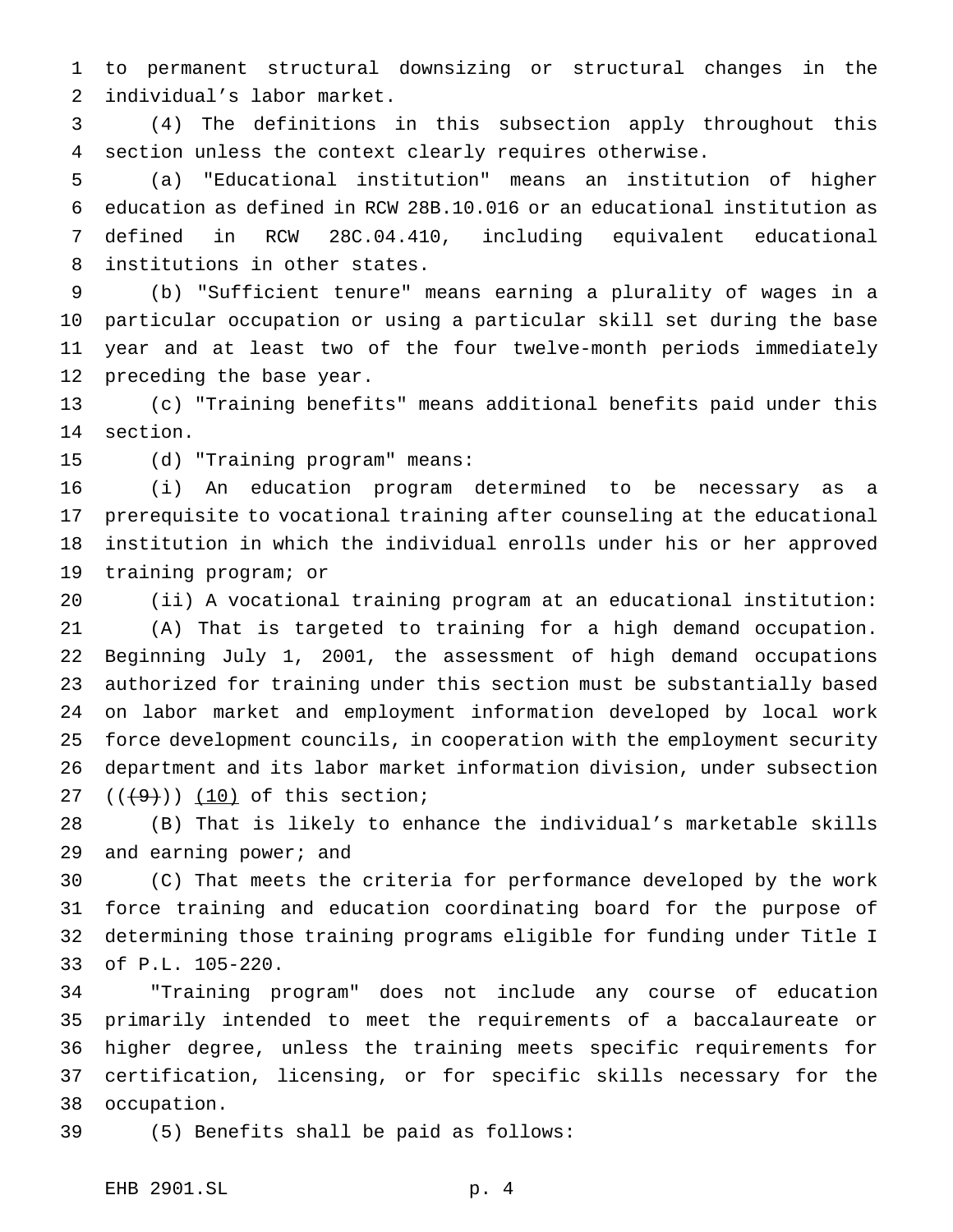(a)(i) Except as provided in (a)(iii) of this subsection, for exhaustees who are eligible under subsection (1) of this section, the total training benefit amount shall be fifty-two times the individual's weekly benefit amount, reduced by the total amount of regular benefits and extended benefits paid, or deemed paid, with respect to the benefit year; or

 (ii) For exhaustees who are eligible under subsection (2) of this 8 section, for claims filed before June 30, 2002, the total training benefit amount shall be seventy-four times the individual's weekly benefit amount, reduced by the total amount of regular benefits and extended benefits paid, or deemed paid, with respect to the benefit 12 year. ((Beginning with new claims filed after June 30, 2002, for exhaustees eligible under subsection (2) of this section, the total training benefit amount shall be fifty-two times the individual's 15 weekly benefit amount, reduced by the total amount of regular benefits 16 and extended benefits paid, or deemed paid, with respect to the benefit  $\frac{year}{}$ ) *j* or

18 (iii) For exhaustees eligible under subsection (1) of this section from industries listed under subsection (2)(a) of this section, for claims filed on or after June 30, 2002, but before January 5, 2003, the 21 total training benefit amount shall be seventy-four times the 22 individual's weekly benefit amount, reduced by the total amount of 23 regular benefits and extended benefits paid, or deemed paid, with 24 respect to the benefit year.

 (b) The weekly benefit amount shall be the same as the regular weekly amount payable during the applicable benefit year and shall be paid under the same terms and conditions as regular benefits. The training benefits shall be paid before any extended benefits but not before any similar federally funded program.

 (c) Training benefits are not payable for weeks more than two years beyond the end of the benefit year of the regular claim.

 (6) The requirement under RCW 50.22.010(10) relating to exhausting regular benefits does not apply to an individual otherwise eligible for training benefits under this section when the individual's benefit year ends before his or her training benefits are exhausted and the individual is eligible for a new benefit year. These individuals will have the option of remaining on the original claim or filing a new claim.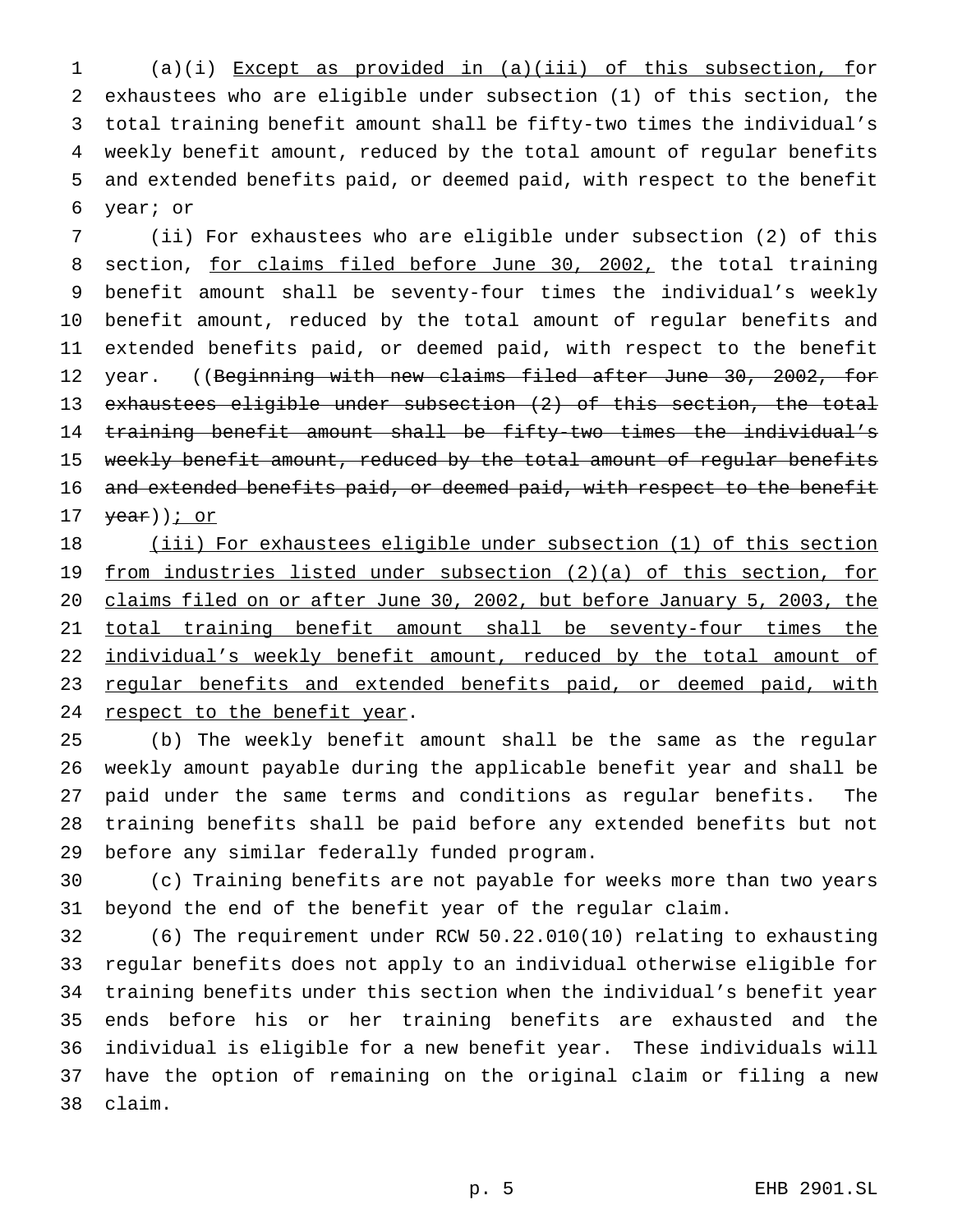(7)(a) Except as provided in (b) of this subsection, individuals who receive training benefits under this section or under any previous additional benefits program for training are not eligible for training benefits under this section for five years from the last receipt of training benefits under this section or under any previous additional benefits program for training.

 (b) With respect to claims that are filed before January 5, 2003, 8 an individual in the aerospace industry assigned the standard 9 industrial code "372" or the North American industry classification system code "336411" who received training benefits under this section, 11 and who had been making satisfactory progress in a training program but 12 did not complete the program, is eligible, without regard to the five- year limitation of this section and without regard to the requirement 14 of subsection (1)(b) of this section, if applicable, to receive 15 training benefits under this section in order to complete that training program. The total training benefit amount that applies to the 17 individual is seventy-four times the individual's weekly benefit amount, reduced by the total amount of regular benefits paid, or deemed 19 paid, with respect to the benefit year in which the training program resumed and, if applicable, reduced by the amount of training benefits paid, or deemed paid, with respect to the benefit year in which the 22 training program commenced.

 (8) An individual eligible to receive a trade readjustment allowance under chapter 2 of Title II of the Trade Act of 1974, as amended, shall not be eligible to receive benefits under this section 26 for each week the individual receives such trade readjustment allowance. An individual eligible to receive emergency unemployment compensation, so called, under any federal law, shall not be eligible to receive benefits under this section for each week the individual 30 receives such compensation.

 (9) All base year employers are interested parties to the approval of training and the granting of training benefits.

 $(1)(1)$  (( $(9)$ )) (10) By July 1, 2001, each local work force development council, in cooperation with the employment security department and its labor market information division, must identify occupations and skill sets that are declining and occupations and skill sets that are in high demand. For the purposes of RCW 50.22.130 through 50.22.150 and section 9, chapter 2, Laws of 2000, "high demand" means demand for employment that exceeds the supply of qualified workers for occupations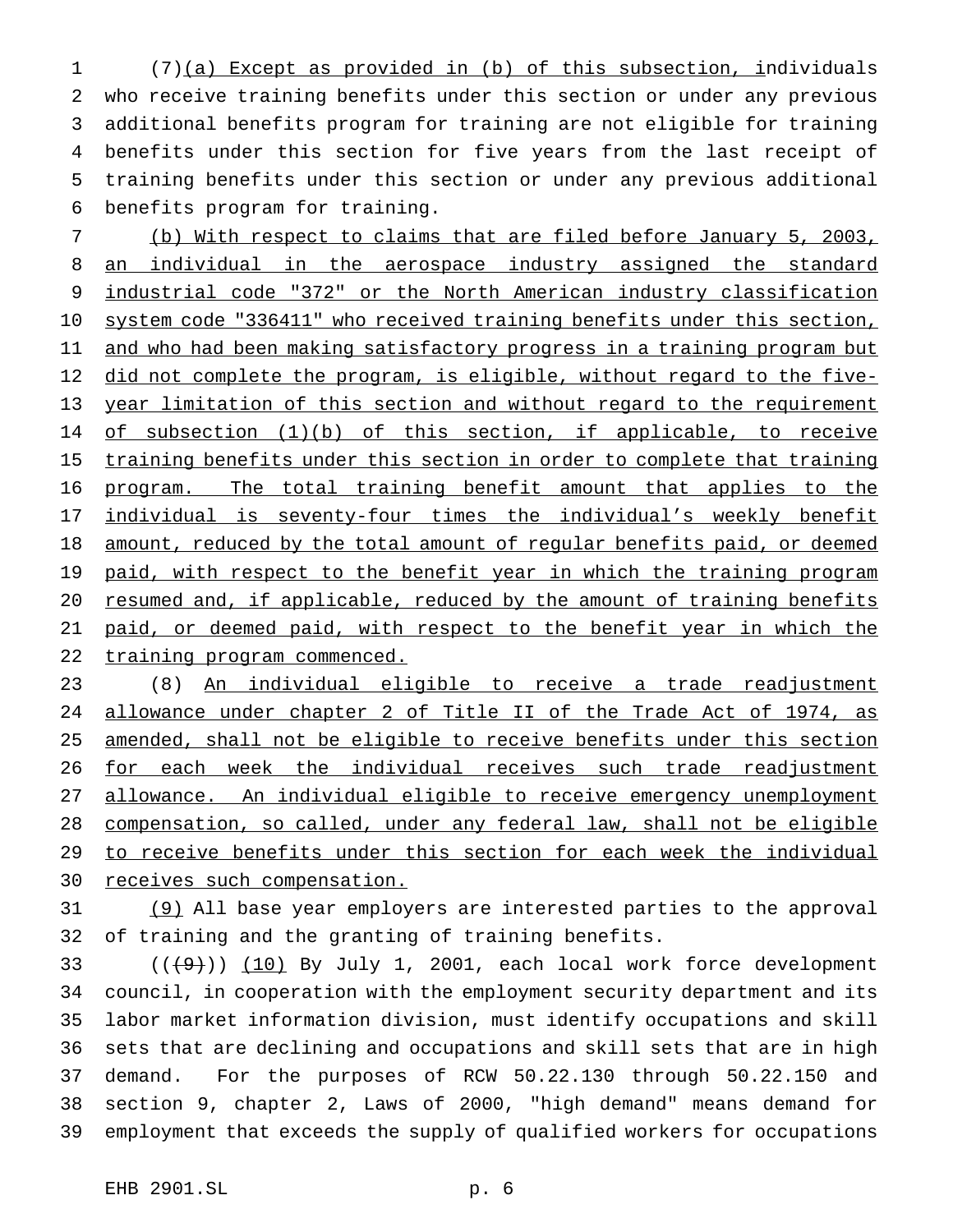or skill sets in a labor market area. Local work force development councils must use state and locally developed labor market information. Thereafter, each local work force development council shall update this information annually or more frequently if needed.

 ( $(\overline{+10})$ ) (11) The commissioner shall adopt rules as necessary to implement this section.

 NEW SECTION. **Sec. 3.** A new section is added to chapter 50.20 RCW to read as follows:

 (1) From July 1, 2002, to June 30, 2004, the maximum amount payable weekly shall be four hundred ninety-six dollars.

 (2) From July 1, 2004, to June 30, 2010, the maximum amount payable weekly shall be seventy percent of the "average weekly wage" for the calendar year preceding such June 30th, except that the maximum amount payable weekly shall not increase by more than four percent each year. If growth in the average annual wage causes growth in the maximum amount payable weekly that exceeds four percent, then fifty percent of the growth rate that exceeds four percent shall be added to the maximum amount payable weekly in any of the subsequent three years. For years in which the potential recaptured growth rate exceeds the growth rate needed to reach four percent, the excess recaptured growth rate is available to be added to the maximum amount payable weekly in the remaining years in the three-year period. Each year, the department shall add any excess recaptured growth rate to the maximum amount payable weekly. Remaining portions of the excess additional growth rate not applied within the three-year period shall lapse. The sum of the growth rate and the excess additional growth rate shall not exceed four percent.

 (3) If the maximum amount payable weekly is less than seventy percent of the average weekly wage on June 30, 2010, it shall be restored to seventy percent of the average weekly wage using one of the following methods. The maximum amount payable weekly may be restored: (a) In equal increments in the four fiscal years ending on June 30, 2014; or (b) in increments which, together with the growth rate in the maximum amount payable weekly, do not exceed nine percent in each fiscal year. The applicable method is the method that restores the maximum amount payable weekly to seventy percent of the average weekly wage first.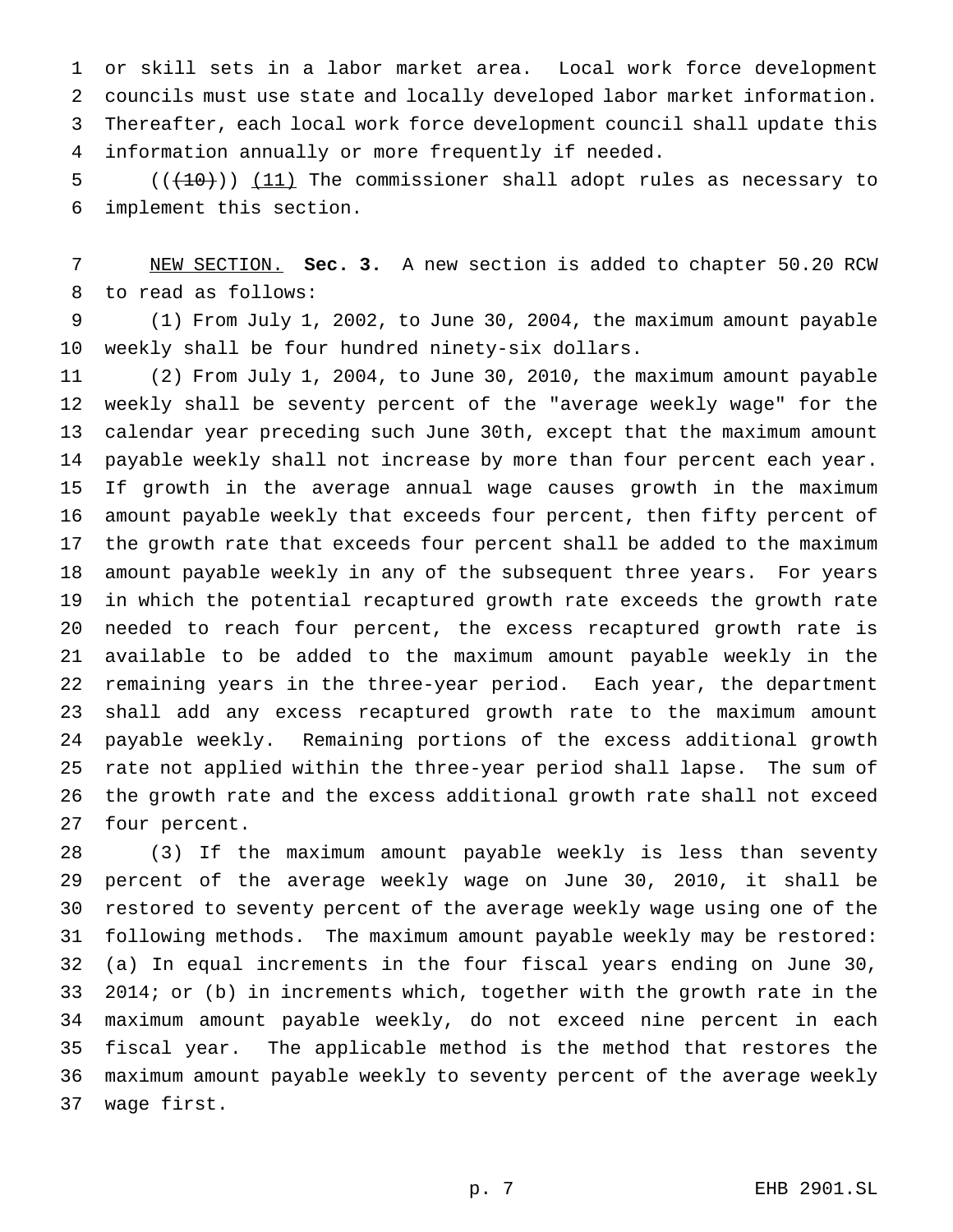**Sec. 4.** RCW 50.20.120 and 1993 c 483 s 12 are each amended to read as follows:

 (1) Subject to the other provisions of this title, benefits shall be payable to any eligible individual during the individual's benefit year in a maximum amount equal to the lesser of thirty times the weekly benefit amount (determined hereinafter) or one-third of the individual's base year wages under this title: PROVIDED, That as to any week beginning on and after March 31, 1981, which falls in an extended benefit period as defined in RCW 50.22.010(1), as now or hereafter amended, an individual's eligibility for maximum benefits in excess of twenty-six times his or her weekly benefit amount will be subject to the terms and conditions set forth in RCW 50.22.020, as now or hereafter amended.

 (2) An individual's weekly benefit amount shall be an amount equal to one twenty-fifth of the average quarterly wages of the individual's total wages during the two quarters of the individual's base year in which such total wages were highest. The maximum and minimum amounts payable weekly shall be determined as of each June 30th to apply to benefit years beginning in the twelve-month period immediately 20 following such June 30th. Except as provided in section 3 of this act, 21 the maximum amount payable weekly shall be seventy percent of the "average weekly wage" for the calendar year preceding such June 30th. The minimum amount payable weekly shall be fifteen percent of the "average weekly wage" for the calendar year preceding such June 30th. If any weekly benefit, maximum benefit, or minimum benefit amount computed herein is not a multiple of one dollar, it shall be reduced to the next lower multiple of one dollar.

 **Sec. 5.** RCW 50.24.010 and 2000 c 2 s 2 are each amended to read as follows:

30 (1) Contributions shall accrue and become payable by each employer (except employers as described in RCW 50.44.010 who have properly elected to make payments in lieu of contributions and those employers who are required to make payments in lieu of contributions) for each calendar year in which the employer is subject to this title at the rate established pursuant to chapter 50.29 RCW.

 $\frac{(2)}{2}$  In each rate year, the amount of wages subject to tax for each individual shall be one hundred fifteen percent of the amount of wages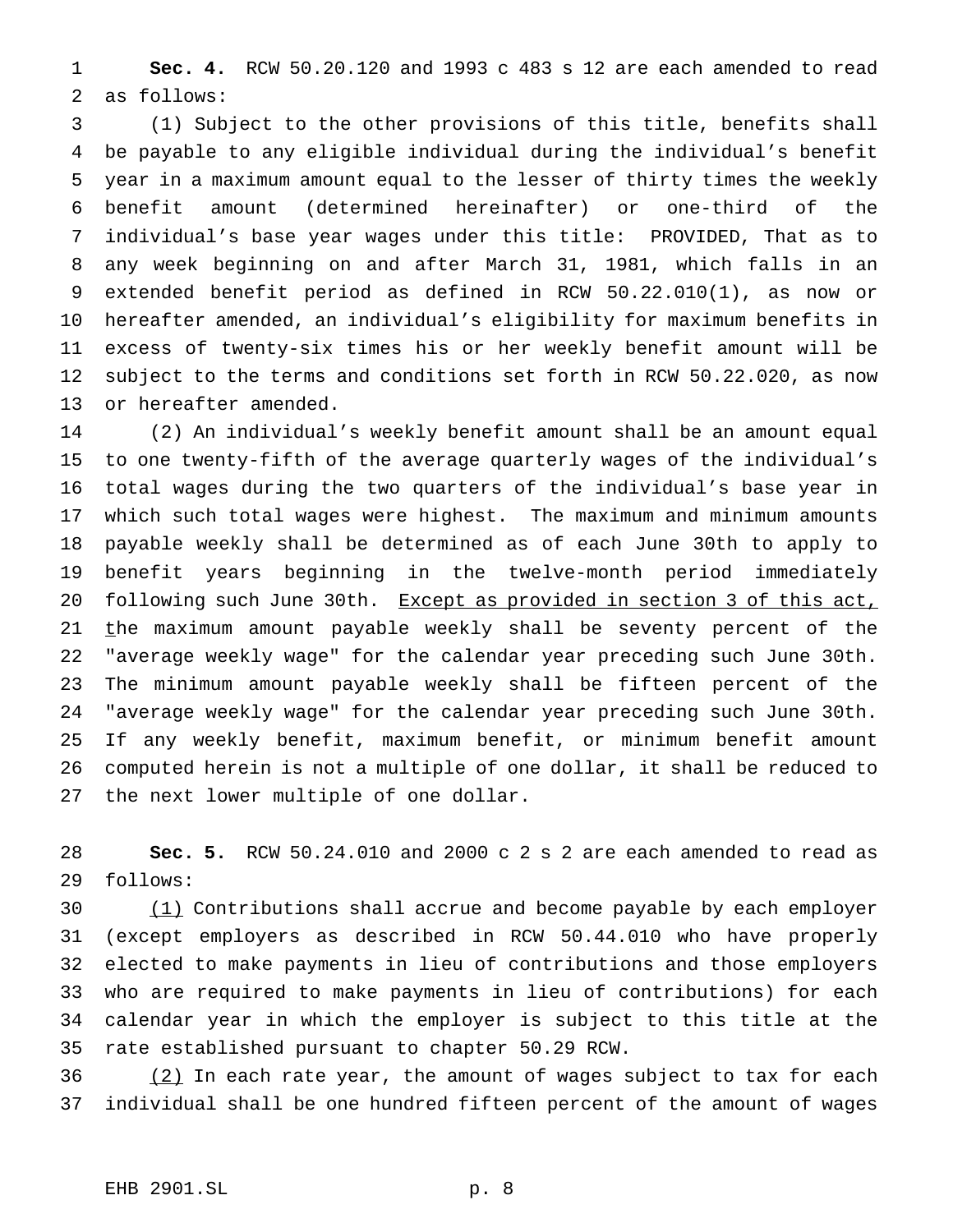subject to tax for the previous year rounded to the next lower one 2 hundred dollars, except that:

 (a) For employers assigned under RCW 50.29.025 to rate class 1 4 through 18, the amount of wages subject to tax in any rate year shall not exceed eighty percent of the "average annual wage for contributions purposes" for the second preceding calendar year rounded to the next 7 lower one hundred dollars. ((However, the amount subject to tax shall 8 be twenty-four thousand three hundred dollars for rate year 2000.))

 (b) For employers assigned under RCW 50.29.025 to rate class 19 through 20E, and contribution paying employers not qualified to be in 11 the array under RCW 50.29.025(6), the amount of wages subject to tax: 12 (i) For rate year 2003, shall not exceed eighty-five percent of the "average annual wage for contributions purposes" for the second 14 preceding calendar year rounded to the next lower one hundred dollars. 15 (ii) For rate year 2004 and thereafter, shall not exceed ninety percent of the "average annual wage for contributions purposes" for the 17 second preceding calendar year rounded to the next lower one hundred dollars.

19 (3) In making computations under this section and RCW 50.29.010, wages paid based on services for employers making payments in lieu of contributions shall not be considered remuneration. Moneys paid from the fund, based on services performed for employers who make payments in lieu of contributions, which have not been reimbursed to the fund as of any June 30 shall be deemed an asset of the unemployment compensation fund, to the extent that such moneys exceed the amount of payments in lieu of contributions which the commissioner has previously determined to be uncollectible: PROVIDED, FURTHER, That the amount attributable to employment with the state shall also include interest as provided for in RCW 50.44.020.

 (4)(a) Contributions shall become due and be paid by each employer to the treasurer for the unemployment compensation fund in accordance with such regulations as the commissioner may prescribe, and shall not be deducted, in whole or in part, from the remuneration of individuals in employment of the employer. Any deduction in violation of the provisions of this section shall be unlawful.

 (b) In the payment of any contributions, a fractional part of a cent shall be disregarded unless it amounts to one-half cent or more, in which case it shall be increased to one cent.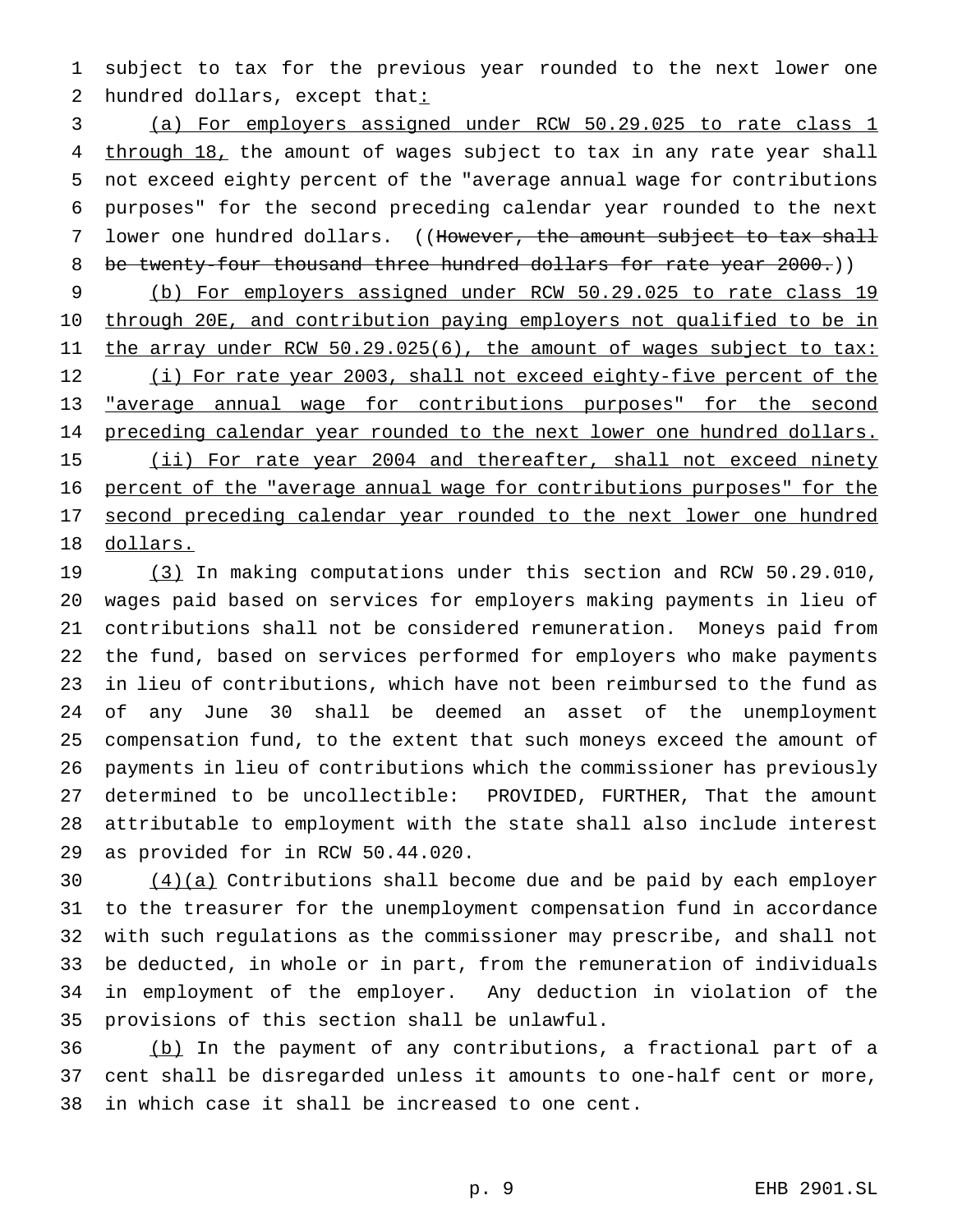**Sec. 6.** RCW 50.29.020 and 2000 c 2 s 3 are each amended to read as follows:

 (1) An experience rating account shall be established and maintained for each employer, except employers as described in RCW 50.44.010 and 50.44.030 who have properly elected to make payments in lieu of contributions, taxable local government employers as described in RCW 50.44.035, and those employers who are required to make payments in lieu of contributions, based on existing records of the employment security department. Benefits paid to any eligible individuals shall be charged to the experience rating accounts of each of such individual's employers during the individual's base year in the same ratio that the wages paid by each employer to the individual during the base year bear to the wages paid by all employers to that individual during that base year, except as otherwise provided in this section.

 (2) The legislature finds that certain benefit payments, in whole or in part, should not be charged to the experience rating accounts of employers except those employers described in RCW 50.44.010 and 50.44.030 who have properly elected to make payments in lieu of contributions, taxable local government employers described in RCW 50.44.035, and those employers who are required to make payments in lieu of contributions, as follows:

 (a) Benefits paid to any individuals later determined to be ineligible shall not be charged to the experience rating account of any contribution paying employer.

 (b) Benefits paid to an individual filing under the provisions of chapter 50.06 RCW shall not be charged to the experience rating account of any contribution paying employer only if:

 (i) The individual files under RCW 50.06.020(1) after receiving crime victims' compensation for a disability resulting from a nonwork-related occurrence; or

(ii) The individual files under RCW 50.06.020(2).

 (c) Benefits paid which represent the state's share of benefits payable as extended benefits defined under RCW 50.22.010(6) shall not be charged to the experience rating account of any contribution paying employer.

 (d) In the case of individuals who requalify for benefits under RCW 50.20.050 or 50.20.060, benefits based on wage credits earned prior to the disqualifying separation shall not be charged to the experience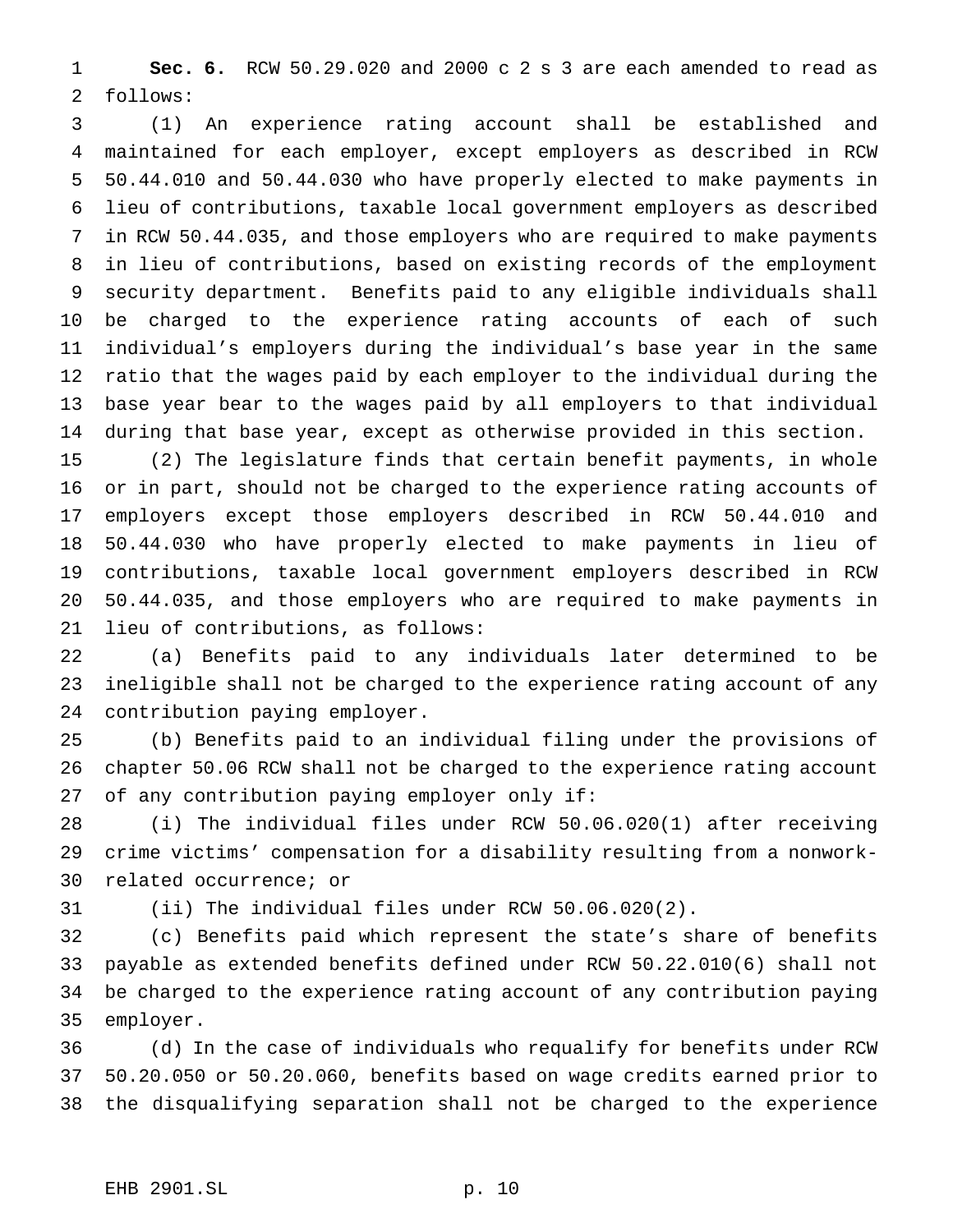rating account of the contribution paying employer from whom that separation took place.

 (e) In the case of individuals identified under RCW 50.20.015, benefits paid with respect to a calendar quarter, which exceed the total amount of wages earned in the state of Washington in the higher of two corresponding calendar quarters included within the individual's determination period, as defined in RCW 50.20.015, shall not be charged to the experience rating account of any contribution paying employer.

9 ((<del>(f)</del> Benefits paid under RCW 50.22.150 shall not be charged to the 10 experience rating account of any contribution paying employer.))

 (3)(a) A contribution-paying base year employer, not otherwise eligible for relief of charges for benefits under this section, may receive such relief if the benefit charges result from payment to an individual who:

 (i) Last left the employ of such employer voluntarily for reasons not attributable to the employer;

 (ii) Was discharged for misconduct connected with his or her work not a result of inability to meet the minimum job requirements;

 (iii) Is unemployed as a result of closure or severe curtailment of operation at the employer's plant, building, work site, or other facility. This closure must be for reasons directly attributable to a catastrophic occurrence such as fire, flood, or other natural disaster; or

 (iv) Continues to be employed on a regularly scheduled permanent part-time basis by a base year employer and who at some time during the base year was concurrently employed and subsequently separated from at least one other base year employer. Benefit charge relief ceases when the employment relationship between the employer requesting relief and the claimant is terminated. This subsection does not apply to shared work employers under chapter 50.60 RCW.

 (b) The employer requesting relief of charges under this subsection must request relief in writing within thirty days following mailing to the last known address of the notification of the valid initial determination of such claim, stating the date and reason for the separation or the circumstances of continued employment. The commissioner, upon investigation of the request, shall determine whether relief should be granted.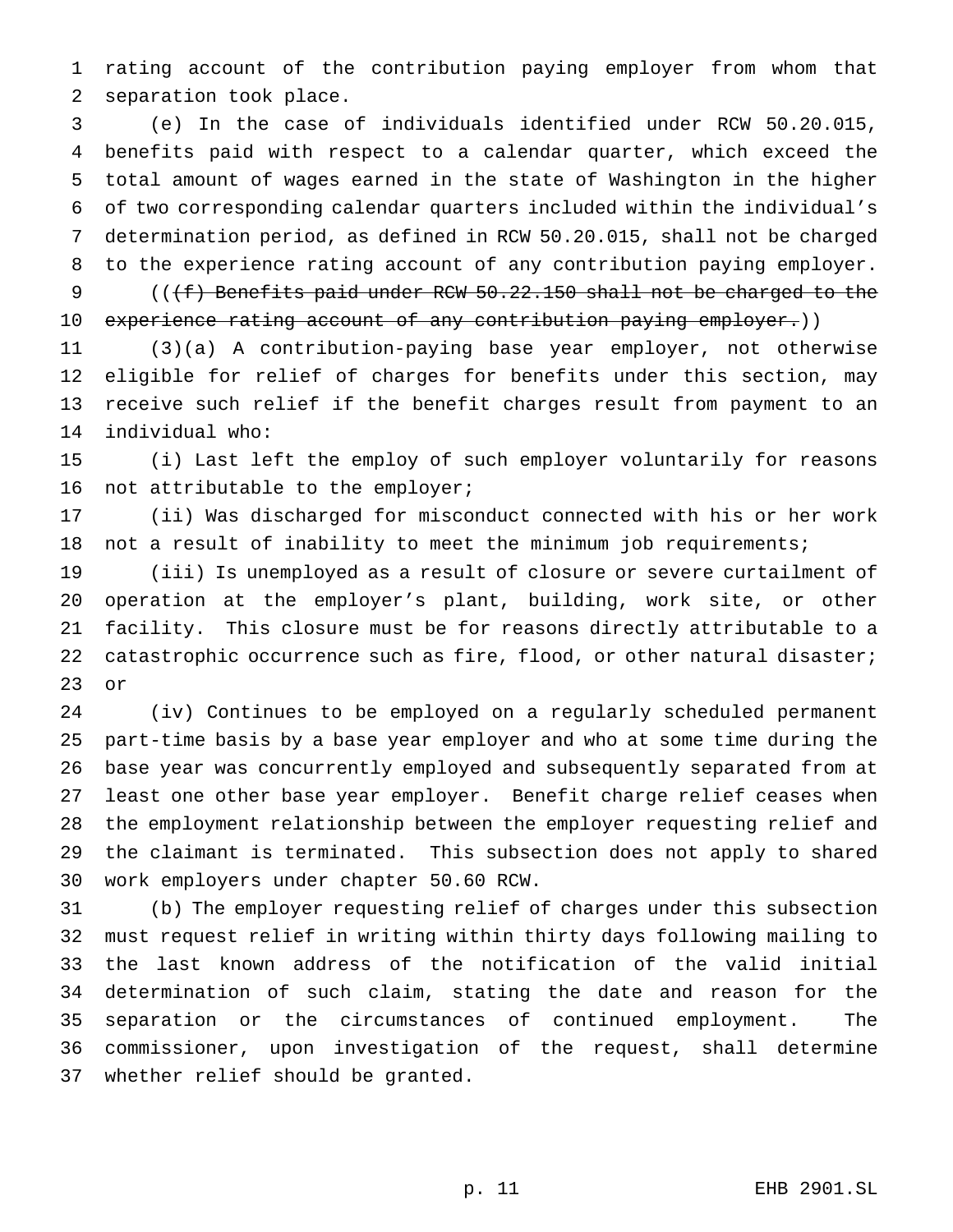**Sec. 7.** RCW 50.29.025 and 2000 c 2 s 4 are each amended to read as follows:

 The contribution rate for each employer subject to contributions under RCW 50.24.010 shall be determined under this section.

 (1) A fund balance ratio shall be determined by dividing the balance in the unemployment compensation fund as of the September 30th immediately preceding the rate year by the total remuneration paid by all employers subject to contributions during the second calendar year preceding the rate year and reported to the department by the following March 31st. The division shall be carried to the fourth decimal place with the remaining fraction, if any, disregarded. The fund balance ratio shall be expressed as a percentage.

 (2) The interval of the fund balance ratio, expressed as a percentage, shall determine which tax schedule in subsection (5) of this section shall be in effect for assigning tax rates for the rate 16 year, except that during rate year 2004 tax schedule C shall be in 17 effect unless a lower tax schedule is determined to be in effect by the 18 interval of the fund balance ratio. The intervals for determining the effective tax schedule shall be:

Interval of the

21 Fund Balance Ratio **Entitle Expanditure Effective** 22 Expressed as a Percentage Tax Schedule

| 23 | 2.90 and above   | AA |
|----|------------------|----|
| 24 | 2.10 to 2.89     | Α  |
| 25 | 1.70 to 2.09     | B  |
| 26 | $1.40$ to $1.69$ | C  |
| 27 | $1.00$ to $1.39$ | D  |
| 28 | $0.70$ to $0.99$ | E  |
| 29 | Less than 0.70   | F  |

 (3) An array shall be prepared, listing all qualified employers in ascending order of their benefit ratios. The array shall show for each qualified employer: (a) Identification number; (b) benefit ratio; (c) taxable payrolls for the four calendar quarters immediately preceding the computation date and reported to the department by the cut-off date; (d) a cumulative total of taxable payrolls consisting of the employer's taxable payroll plus the taxable payrolls of all other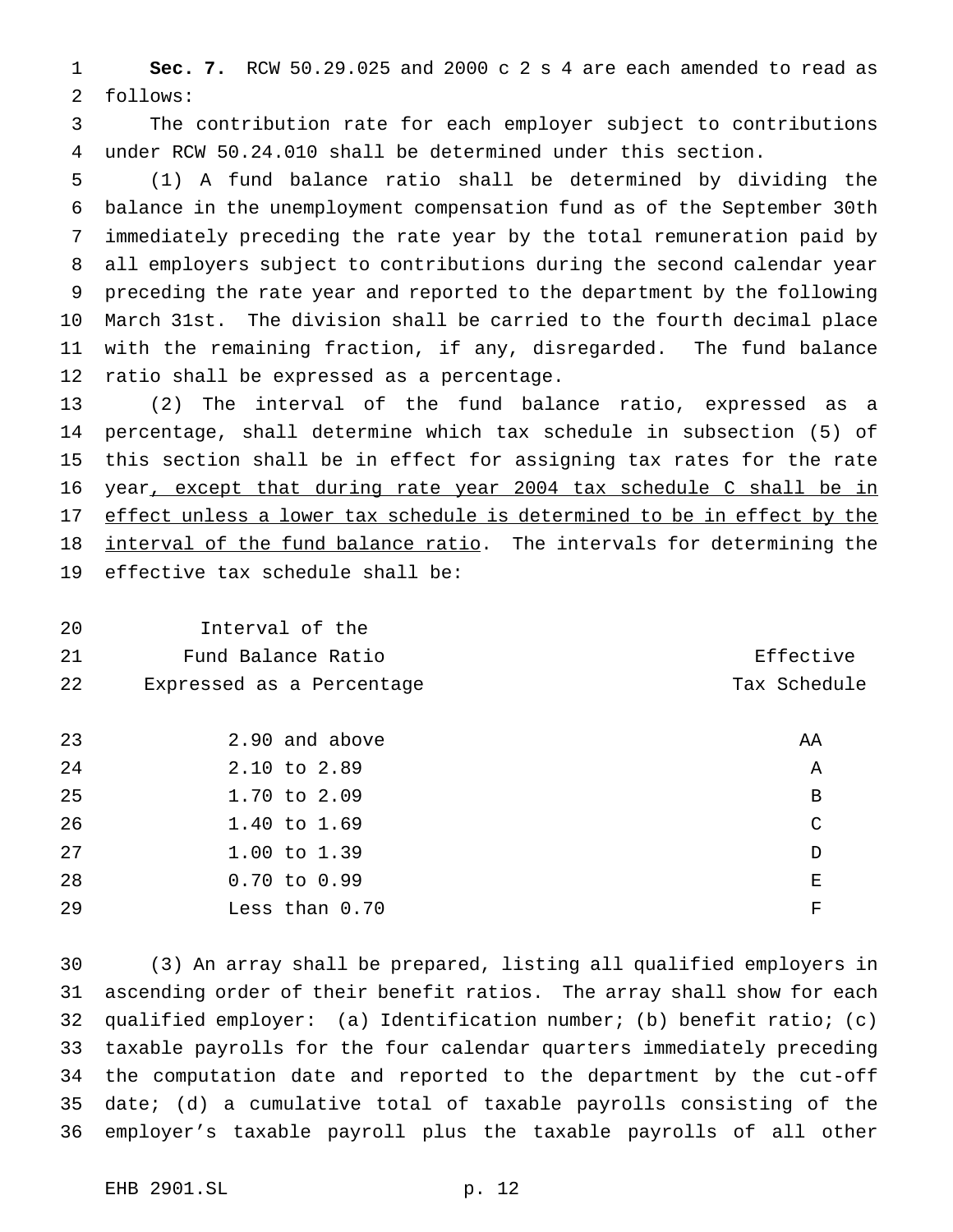employers preceding him or her in the array; and (e) the percentage equivalent of the cumulative total of taxable payrolls.

 (4) Each employer in the array shall be assigned to one of twenty rate classes according to the percentage intervals of cumulative taxable payrolls set forth in subsection (5) of this section: PROVIDED, That if an employer's taxable payroll falls within two or more rate classes, the employer and any other employer with the same benefit ratio shall be assigned to the lowest rate class which includes any portion of the employer's taxable payroll.

10 (5)(a) Except as provided in RCW 50.29.026 and sections 9 and 10 of 11 this act, the contribution rate for each employer in the array shall be the rate specified in the following tables for the rate class to which he or she has been assigned, as determined under subsection (4) of this section, within the tax schedule which is to be in effect during the rate year:

| 16   | (( <del>Percent of</del> |                                         |
|------|--------------------------|-----------------------------------------|
| -1.7 | Cumulative               | <b>Schedules of Contributions Rates</b> |
| 18   | <b>Taxable Payrolls</b>  | for Effective Tax Schedule              |

| 19  |                                                                               | Rate                     |                                  |                                           |                 |                                                                                                     |         |
|-----|-------------------------------------------------------------------------------|--------------------------|----------------------------------|-------------------------------------------|-----------------|-----------------------------------------------------------------------------------------------------|---------|
| 20  | From To                                                                       | Class-                   | AA                               | $A \t B \t C$                             | $\overline{P}$  | 玉                                                                                                   | —— 平    |
| 21  | $0.00 -$<br>$-5.00$                                                           | ∔                        |                                  | $0.47$ $0.47$ $0.57$ $0.97$ $1.47$ $1.87$ |                 |                                                                                                     | -2.47   |
| 2.2 | $5.01 - 10.00$                                                                | $\mathcal{P}$            |                                  |                                           |                 | $0.47$ $0.47$ $0.77$ $1.17$ $1.67$ $2.07$ $2.67$                                                    |         |
| 23  | $10.01 - 15.00$                                                               | $\overline{\mathcal{L}}$ |                                  | $0.57$ $0.57$ $0.97$ $1.37$ $1.77$ $2.27$ |                 |                                                                                                     | -2.87   |
| 2.4 | 15.01<br>-20.00                                                               |                          | 0.57                             | $0.73$ 1.11 1.51 1.90                     |                 | $-2.40$                                                                                             | -2.98   |
| 25  | $20.01 - 25.00$                                                               |                          |                                  |                                           |                 | $\frac{5}{5}$ 0.72 0.92 1.30 1.70 2.09 2.59 3.08                                                    |         |
| 26  | $25.01 - 30.00$                                                               | 6                        |                                  |                                           |                 | $0.91$ 1.11 1.49 1.89 2.29 2.69 3.18                                                                |         |
| 2.7 | 30.01<br>-35.00-                                                              | 구                        |                                  | $1.00 \t 1.29 \t 1.69 \t 2.08 \t 2.48$    |                 | $-2.88$                                                                                             | 327     |
| 28  | 35.01<br>40.00                                                                | 8                        |                                  |                                           |                 | $1.19$ $1.48$ $1.88$ $2.27$ $2.67$ $3.07$ $3.47$                                                    |         |
| 29  | 40.01<br>$-45.00$                                                             | م                        | $+37-$                           | $-1.67 - 2.07$                            | $-2.47 - 2.87$  | $-3.27$                                                                                             | 3.66    |
| 30  | 45.01<br>$-50.00$                                                             |                          | 10 1.56 1.86 2.26 2.66 3.06 3.46 |                                           |                 |                                                                                                     | $-3.86$ |
| 31  | 50.01 55.00 11 1.84 2.14 2.45 2.85 3.25 3.66 3.95                             |                          |                                  |                                           |                 |                                                                                                     |         |
| 32  | $-60.00-$<br>55.01                                                            | $-12-$                   | $-2.03-$                         | $2.33$ $2.64$                             | $-3.04$ $-3.44$ |                                                                                                     | $-415$  |
| 33  |                                                                               |                          |                                  |                                           |                 | -3.85                                                                                               |         |
|     | $60.01 - 65.00 - 13$                                                          |                          | $-2.22$                          | $2.52$ $2.83$                             |                 | 3.23 3.64 4.04 4.34                                                                                 |         |
| 34  | 65.01 70.00                                                                   | $\frac{14}{ }$           | $-2.40-$                         | $2.71$ $3.02$ $3.43$ $3.83$ $4.24$        |                 |                                                                                                     | $-4.54$ |
| 35  | 70.01 75.00 15                                                                |                          | $-2.68$                          | 2.90 3.21 3.62 4.02 4.43                  |                 |                                                                                                     | $-4.63$ |
| 36  | $-80.00-$<br>$75.01 -$                                                        | $-16-$                   | $-2.87-$                         |                                           |                 | $\frac{3.09}{2.69}$ $\frac{3.81}{2.81}$ $\frac{4.22}{2.81}$ $\frac{4.53}{2.81}$ $\frac{4.73}{2.81}$ |         |
| 37  | $80.01 - 85.00$                                                               | $+7$                     | $-3.27$                          | $-3.47$ $-3.77$ $-4.17$ $-4.57$           |                 | $-4.87$                                                                                             | -4.97   |
| 38  | $85.01 - 90.00$                                                               | $-18-$                   | $-3.67-$                         |                                           |                 | $\frac{3.87}{1.17}$ $\frac{4.57}{1.57}$ $\frac{4.87}{1.97}$ $\frac{5.17}{1.57}$                     |         |
| 39  | 90.01 95.00 19 4.07 4.27 4.57 4.97 5.07 5.17 5.37                             |                          |                                  |                                           |                 |                                                                                                     |         |
| 40  | $95.01$ $100.00$ $20$ $5.40$ $5.40$ $5.40$ $5.40$ $5.40$ $5.40$ $5.40$ $5.40$ |                          |                                  |                                           |                 |                                                                                                     |         |
|     |                                                                               |                          |                                  |                                           |                 |                                                                                                     |         |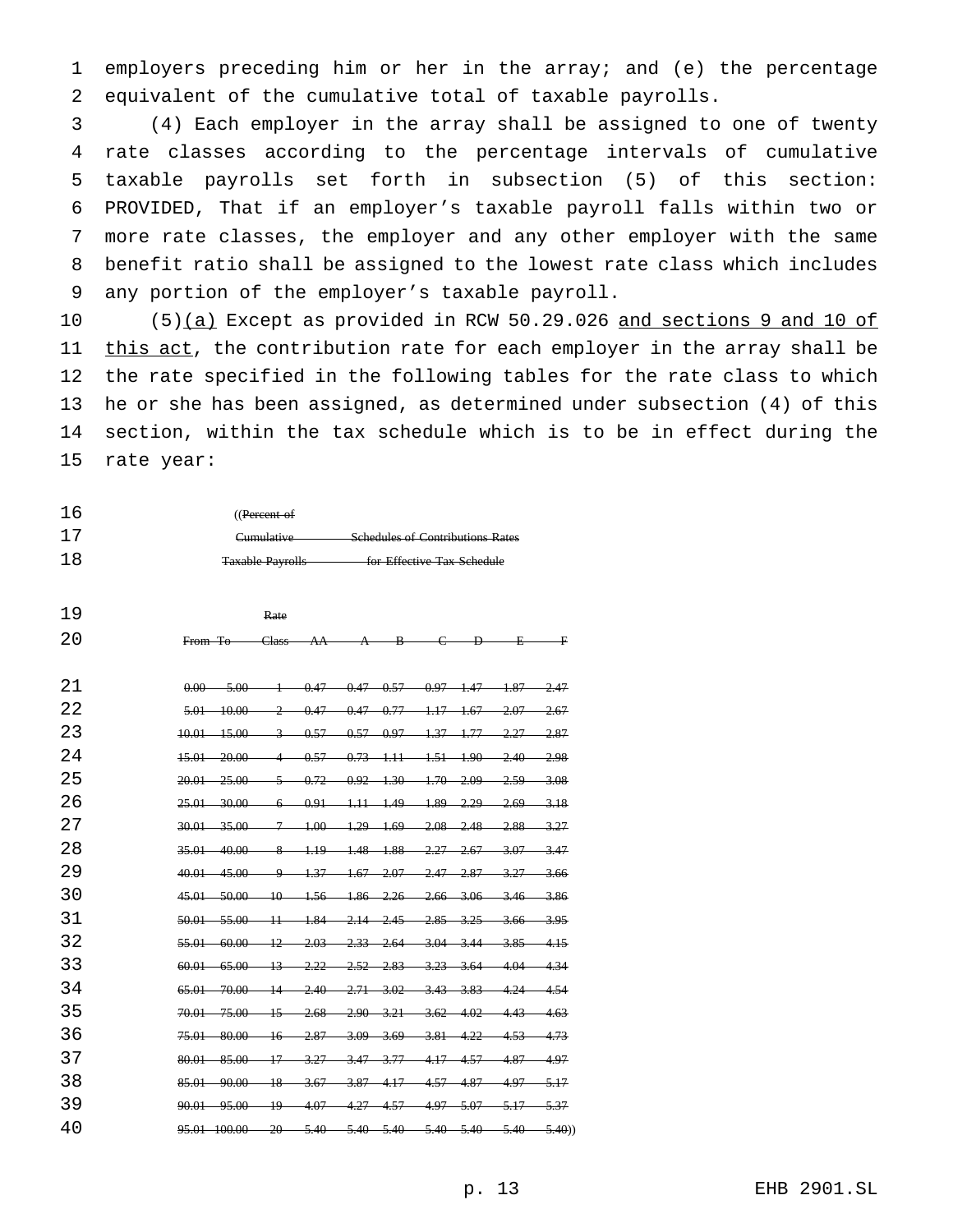| 1  |                                                                     |              | Percent of                       |             |             |                          |                          |                          |             |             |  |  |  |  |  |
|----|---------------------------------------------------------------------|--------------|----------------------------------|-------------|-------------|--------------------------|--------------------------|--------------------------|-------------|-------------|--|--|--|--|--|
| 2  |                                                                     |              | Schedules of Contributions Rates |             |             |                          |                          |                          |             |             |  |  |  |  |  |
| 3  |                                                                     |              | for Effective Tax Schedule       |             |             |                          |                          |                          |             |             |  |  |  |  |  |
|    |                                                                     |              |                                  |             |             |                          |                          |                          |             |             |  |  |  |  |  |
| 4  |                                                                     |              | Rate                             |             |             |                          |                          |                          |             |             |  |  |  |  |  |
| 5  | From To                                                             |              | <b>Class</b>                     | <u>AA</u>   | Δ           | $\underline{\mathtt{B}}$ | $\underline{\mathbb{C}}$ | $\underline{\mathbf{D}}$ | $\mathbf E$ | E           |  |  |  |  |  |
|    |                                                                     |              |                                  |             |             |                          |                          |                          |             |             |  |  |  |  |  |
| 6  | 0.00                                                                | 5.00         | $\overline{1}$                   | 0.47        | 0.47        | 0.62                     | 1.02                     | <u>1.47</u>              | <u>1.87</u> | 2.47        |  |  |  |  |  |
| 7  | 5.01                                                                | <u>10.00</u> | $\overline{2}$                   | 0.47        | 0.47        | 0.82                     | 1.22                     | <u>1.67</u>              | 2.07        | 2.67        |  |  |  |  |  |
| 8  | 10.01                                                               | <u>15.00</u> | 3                                | 0.57        | 0.57        | 1.02                     | 1.42                     | <u>1.77</u>              | 2.27        | 2.87        |  |  |  |  |  |
| 9  | 15.01                                                               | 20.00        | $\overline{4}$                   | 0.57        | 0.73        | <u>1.16</u>              | <u>1.56</u>              | <u>1.90</u>              | <u>2.40</u> | 2.98        |  |  |  |  |  |
| 10 | 20.01                                                               | 25.00        | 2                                | 0.72        | 0.92        | 1.30                     | <u>1.70</u>              | 2.09                     | 2.59        | 3.08        |  |  |  |  |  |
| 11 | 25.01                                                               | <u>30.00</u> | <u>6</u>                         | 0.91        | <u>1.11</u> | <u>1.49</u>              | 1.89                     | 2.29                     | 2.69        | 3.18        |  |  |  |  |  |
| 12 | 30.01                                                               | 35.00        | 7                                | <u>1.00</u> | 1.29        | 1.69                     | 2.08                     | 2.48                     | 2.88        | 3.27        |  |  |  |  |  |
| 13 | 35.01                                                               | 40.00        | <u>8</u>                         | <u>1.19</u> | 1.48        | 1.88                     | 2.27                     | 2.67                     | <u>3.07</u> | 3.47        |  |  |  |  |  |
| 14 | 40.01                                                               | 45.00        | 2                                | 1.37        | 1.67        | 2.07                     | 2.47                     | 2.87                     | <u>3.27</u> | 3.66        |  |  |  |  |  |
| 15 | 45.01                                                               | 50.00        | 10                               | <u>1.56</u> | <u>1.86</u> | 2.26                     | 2.66                     | 3.06                     | <u>3.46</u> | 3.86        |  |  |  |  |  |
| 16 | 50.01                                                               | 55.00        | $\mathbf{\underline{11}}$        | 1.84        | 2.14        | 2.45                     | 2.85                     | 3.25                     | <u>3.66</u> | 3.95        |  |  |  |  |  |
| 17 | 55.01                                                               | 60.00        | 12                               | 2.03        | 2.33        | 2.64                     | 3.04                     | 3.44                     | 3.85        | 4.15        |  |  |  |  |  |
| 18 | 60.01                                                               | 65.00        | 13                               | 2.22        | 2.52        | 2.83                     | 3.23                     | 3.64                     | <u>4.04</u> | 4.34        |  |  |  |  |  |
| 19 | 65.01                                                               | <u>70.00</u> | <u>14</u>                        | 2.40        | 2.71        | 3.02                     | 3.43                     | 3.83                     | <u>4.24</u> | 4.54        |  |  |  |  |  |
| 20 | 70.01                                                               | 75.00        | 15                               | 2.68        | 2.90        | 3.21                     | 3.62                     | 4.02                     | 4.43        | 4.63        |  |  |  |  |  |
| 21 | 75.01                                                               | 80.00        | <u>16</u>                        | 2.87        | 3.09        | 3.42                     | 3.81                     | 4.22                     | 4.53        | 4.73        |  |  |  |  |  |
| 22 | 80.01                                                               | 85.00        | 17                               | 3.27        | 3.47        | 3.77                     | 4.17                     | 4.57                     | 4.87        | 4.97        |  |  |  |  |  |
| 23 | 85.01                                                               | 90.00        | 18                               | 3.67        | <u>3.87</u> | 4.17                     | 4.57                     | 4.87                     | 4.97        | 5.17        |  |  |  |  |  |
| 24 | 90.01                                                               | 95.00        | <u>19</u>                        | 4.10        | 4.30        | 4.60                     | 5.00                     | 5.10                     | 5.20        | <u>5.40</u> |  |  |  |  |  |
| 25 |                                                                     | 95.01 100.00 | $\overline{20}$                  |             |             |                          |                          |                          |             |             |  |  |  |  |  |
| 26 |                                                                     |              | 20A                              | 5.40        | 5.40        | 5.40                     | 5.40                     | 5.40                     | <u>5.55</u> | 5.60        |  |  |  |  |  |
| 27 |                                                                     |              | 20B                              | 5.40        | 5.45        | 5.50                     | 5.55                     | 5.60                     | 5.65        | 5.70        |  |  |  |  |  |
| 28 |                                                                     |              | 20C                              | 5.50        | 5.55        | 5.60                     |                          | $5.65$ $5.70$            | 5.75        | 5.80        |  |  |  |  |  |
| 29 |                                                                     |              | 20D                              | 5.60        |             | $5.65$ $5.70$            |                          | 5.75 5.80                | 5.85        | 5.90        |  |  |  |  |  |
| 30 |                                                                     |              | <u>20E</u>                       | 5.70        |             | 5.75 5.80                |                          | 5.85 5.90                | 5.95        | 6.00        |  |  |  |  |  |
|    |                                                                     |              |                                  |             |             |                          |                          |                          |             |             |  |  |  |  |  |
| 31 | (b) Employers assigned to rate class 20 shall be assigned to one of |              |                                  |             |             |                          |                          |                          |             |             |  |  |  |  |  |
| 32 | the rate classes 20A through E as follows:                          |              |                                  |             |             |                          |                          |                          |             |             |  |  |  |  |  |
| 33 | (i) Employers with a benefit ratio of less than 0.054000 shall be   |              |                                  |             |             |                          |                          |                          |             |             |  |  |  |  |  |
| 34 | assigned to rate class 20A;                                         |              |                                  |             |             |                          |                          |                          |             |             |  |  |  |  |  |
| 35 | (ii) Employers with a benefit ratio of at least 0.054000 but less   |              |                                  |             |             |                          |                          |                          |             |             |  |  |  |  |  |
| 36 | than 0.063000 shall be assigned to rate class 20B;                  |              |                                  |             |             |                          |                          |                          |             |             |  |  |  |  |  |
| 37 | (iii) Employers with a benefit ratio of at least 0.063000 but less  |              |                                  |             |             |                          |                          |                          |             |             |  |  |  |  |  |
| 38 |                                                                     |              |                                  |             |             |                          |                          |                          |             |             |  |  |  |  |  |
|    | than 0.068000 shall be assigned to rate class 20C;                  |              |                                  |             |             |                          |                          |                          |             |             |  |  |  |  |  |

 (iv) Employers with a benefit ratio of at least 0.068000 but less than 0.075000 shall be assigned to rate class 20D; and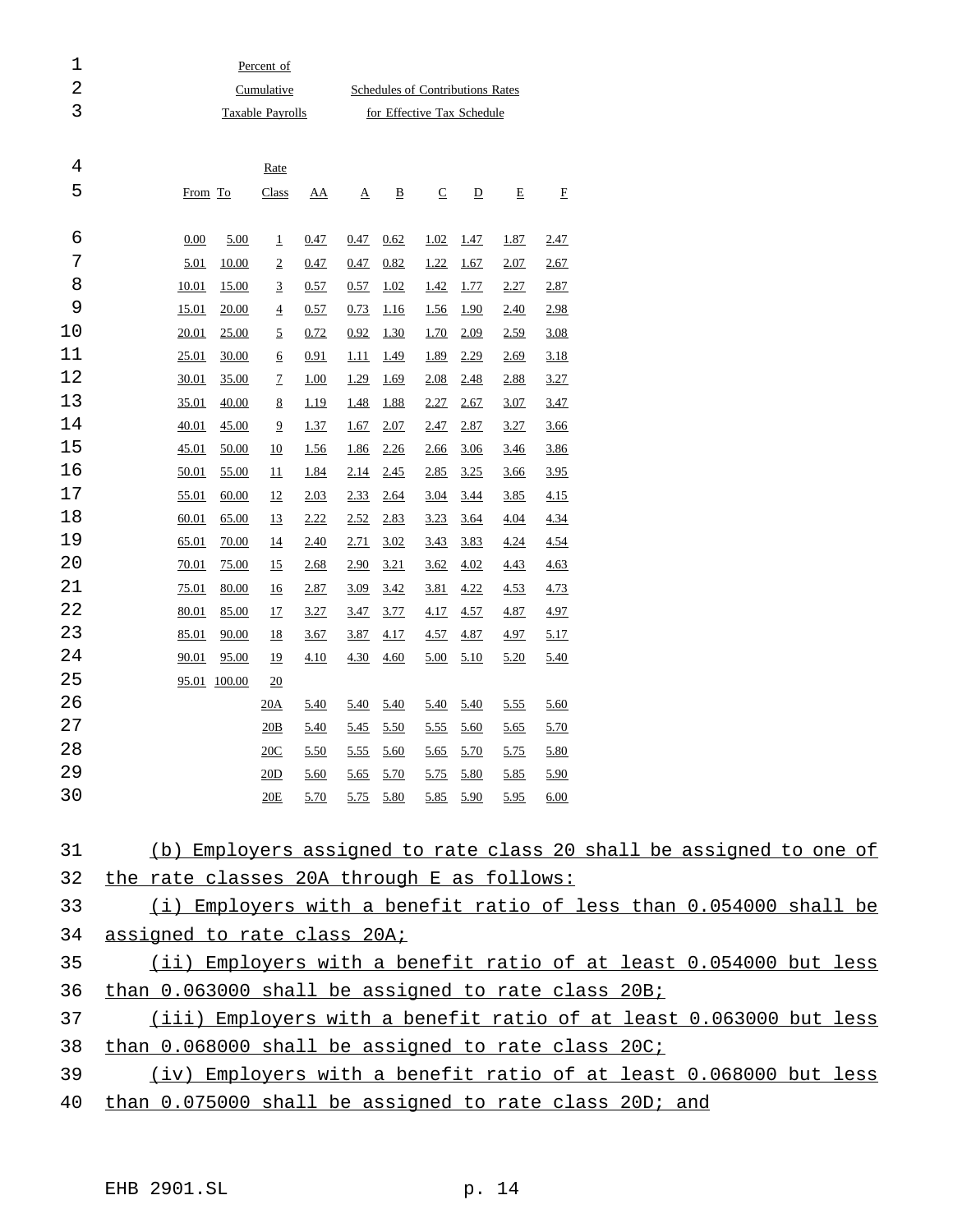(v) Employers with a benefit ratio of 0.075000 or higher shall be assigned to rate class 20E.

 (c) The maximum contribution rate for employers whose standard industrial classification code is within major group "01," "02," or "07," or is code "5148," or the equivalent code in the North American industry classification system code, may not exceed the rate in rate 7 class 20A for the applicable rate year.

 (6) Except as provided in sections 9 and 10 of this act, the contribution rate for each employer not qualified to be in the array shall be as follows:

 (a) Employers who do not meet the definition of "qualified employer" by reason of failure to pay contributions when due shall be assigned a contribution rate two-tenths higher than that in rate class 14 20E for the applicable rate year, except employers who have an approved agency-deferred payment contract by September 30 of the previous rate year. If any employer with an approved agency-deferred payment contract fails to make any one of the succeeding deferred payments or fails to submit any succeeding tax report and payment in a timely manner, the employer's tax rate shall immediately revert to a contribution rate two-tenths higher than that in rate class 20E for the applicable rate year; and

 (b) For all other employers not qualified to be in the array, the contribution rate shall be a rate equal to the average industry rate as 24 determined by the commissioner; however, the rate may not be less than one percent. Assignment of employers by the commissioner to industrial classification, for purposes of this section, shall be in accordance with established classification practices found in the "Standard Industrial Classification Manual" issued by the federal office of management and budget to the third digit provided in the standard industrial classification code, or in the North American industry classification system code.

 **Sec. 8.** RCW 50.29.025 and 2000 c 2 s 4 are each amended to read as follows:

 The contribution rate for each employer subject to contributions under RCW 50.24.010 shall be determined under this section.

 (1) A fund balance ratio shall be determined by dividing the balance in the unemployment compensation fund as of the September 30th immediately preceding the rate year by the total remuneration paid by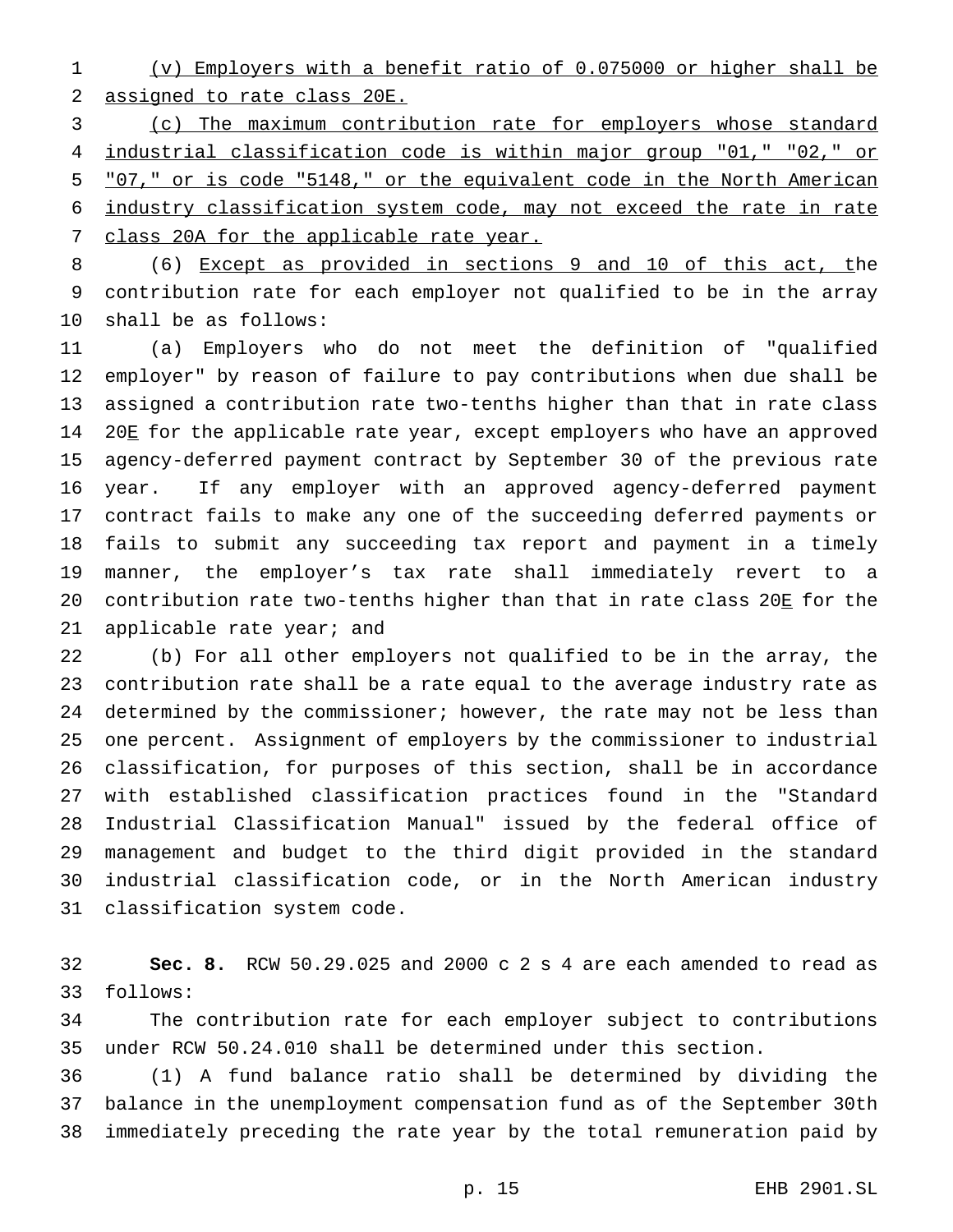all employers subject to contributions during the second calendar year preceding the rate year and reported to the department by the following March 31st. The division shall be carried to the fourth decimal place with the remaining fraction, if any, disregarded. The fund balance ratio shall be expressed as a percentage.

 (2) The interval of the fund balance ratio, expressed as a percentage, shall determine which tax schedule in subsection (5) of this section shall be in effect for assigning tax rates for the rate year. The intervals for determining the effective tax schedule shall be:

| 11 | Interval of the           |              |
|----|---------------------------|--------------|
| 12 | Fund Balance Ratio        | Effective    |
| 13 | Expressed as a Percentage | Tax Schedule |
|    |                           |              |
| 14 | 2.90 and above            | ΑA           |
| 15 | 2.10 to 2.89              | Α            |
| 16 | 1.70 to 2.09              | $\, {\bf B}$ |
| 17 | 1.40 to 1.69              | $\mathsf{C}$ |
| 18 | 1.00 to 1.39              | D            |
| 19 | $0.70$ to $0.99$          | Е            |
| 20 | Less than 0.70            | F            |

 (3) An array shall be prepared, listing all qualified employers in ascending order of their benefit ratios. The array shall show for each qualified employer: (a) Identification number; (b) benefit ratio; (c) taxable payrolls for the four calendar quarters immediately preceding the computation date and reported to the department by the cut-off date; (d) a cumulative total of taxable payrolls consisting of the employer's taxable payroll plus the taxable payrolls of all other employers preceding him or her in the array; and (e) the percentage equivalent of the cumulative total of taxable payrolls.

 (4) Each employer in the array shall be assigned to one of twenty rate classes according to the percentage intervals of cumulative taxable payrolls set forth in subsection (5) of this section: PROVIDED, That if an employer's taxable payroll falls within two or more rate classes, the employer and any other employer with the same benefit ratio shall be assigned to the lowest rate class which includes any portion of the employer's taxable payroll.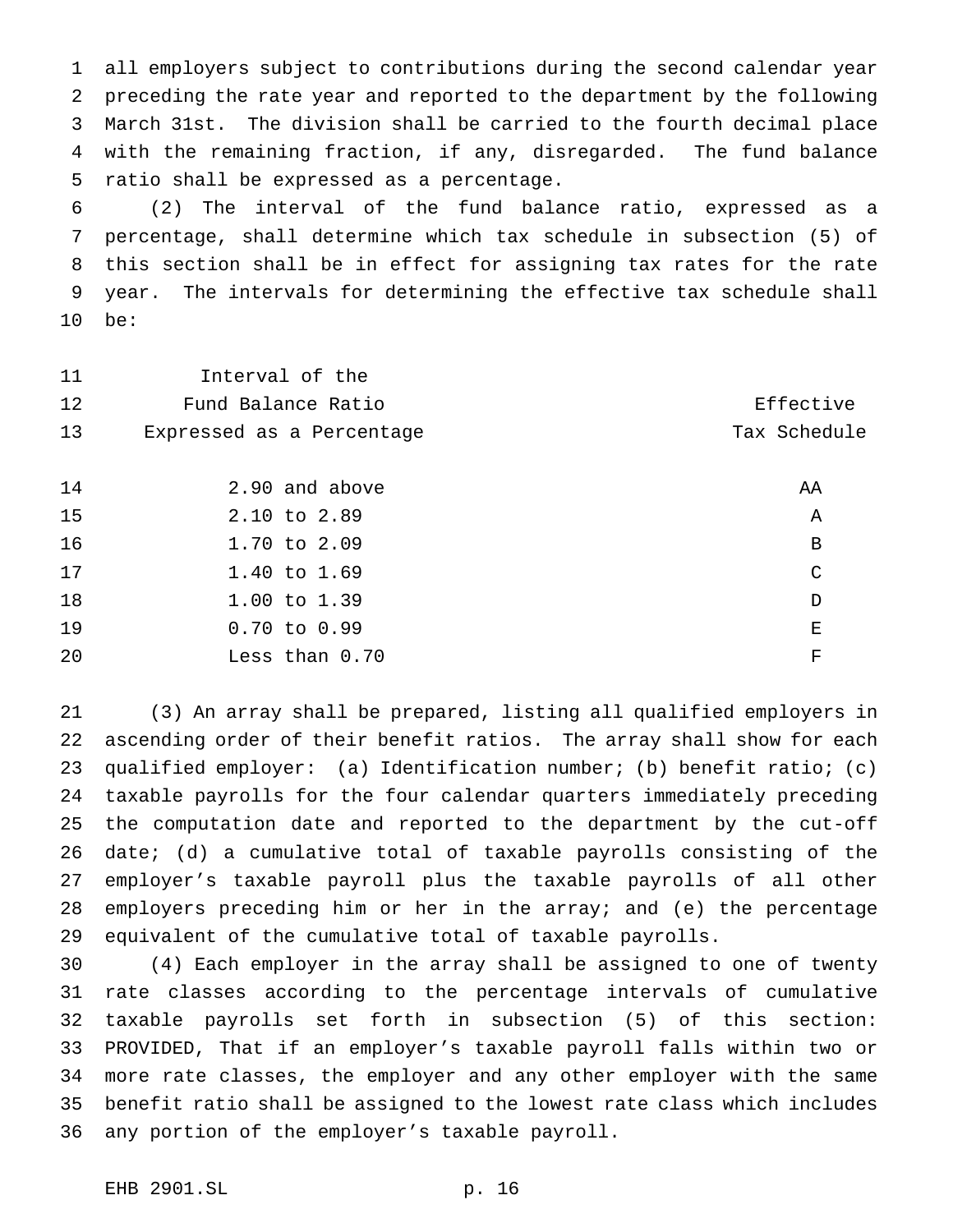(5)(a) Except as provided in RCW 50.29.026 and sections 9 and 10 of 2 this act, the contribution rate for each employer in the array shall be the rate specified in the following tables for the rate class to which he or she has been assigned, as determined under subsection (4) of this section, within the tax schedule which is to be in effect during the rate year:

| $($ (Percent of         |                                         |
|-------------------------|-----------------------------------------|
| Cumulative              | <b>Schedules of Contributions Rates</b> |
| <b>Taxable Payrolls</b> | for Effective Tax Schedule              |

| 10  |                                                                               | Rate                                                               |                                                            |                                    |                         |                                 |                         |          |             |
|-----|-------------------------------------------------------------------------------|--------------------------------------------------------------------|------------------------------------------------------------|------------------------------------|-------------------------|---------------------------------|-------------------------|----------|-------------|
| 11  | From To—                                                                      | <b>Class</b>                                                       | AA                                                         |                                    | $A \rightarrow B$       | $\epsilon$                      | $\overline{P}$          | 耳.       | 手           |
|     |                                                                               |                                                                    |                                                            |                                    |                         |                                 |                         |          |             |
| 12  |                                                                               | $0.00$ $5.00$ $1$ $0.47$ $0.47$ $0.57$ $0.97$ $1.47$ $1.87$ $2.47$ |                                                            |                                    |                         |                                 |                         |          |             |
| 13  | $5.01 - 10.00$                                                                |                                                                    | $-2$ $-0.47$ $-0.47$ $-0.77$ $-1.17$ $-1.67$               |                                    |                         |                                 |                         | $-2.07-$ | $-2.67$     |
| 14  | $10.01$ $15.00$ $3$ $0.57$ $0.57$ $0.97$ $1.37$ $1.77$ $2.27$ $2.87$          |                                                                    |                                                            |                                    |                         |                                 |                         |          |             |
| 15  | $15.01 - 20.00$                                                               |                                                                    | $4 \quad 0.57 \quad 0.73 \quad 1.11 \quad 1.51 \quad 1.90$ |                                    |                         |                                 |                         | $-2.40$  | $-2.98$     |
| 16  | 20.01<br>$-25.00$                                                             | -5                                                                 | 0.72                                                       |                                    | $0.92 - 1.30$           | $-1.70-$                        | $-2.09$                 | -2.59    | $-3.08$     |
| 17  | 25.01<br>-30.00                                                               | $\leftarrow$                                                       | 0.91                                                       | $+1.11-$                           | $-1.49$                 | $+89$                           | -2.29                   | -2.69    | 3.18        |
| 18  | $30.01 - 35.00$                                                               |                                                                    | $7 - 1.00$                                                 |                                    | $-1.29 - 1.69$          | $-2.08$                         | $-2.48$                 | 2.88     | $-3.27$     |
| 19  | 35.01 40.00                                                                   | $\overline{\mathcal{X}}$                                           | $+1.19$                                                    | $-1.48 - 1.88$                     |                         | 2.27                            | $-2.67$                 | 3.07     | $-3.47$     |
| 20  | $40.01 - 45.00$                                                               | $\overline{\mathbf{Q}}$                                            | $+37-$                                                     |                                    |                         | $1.67$ $2.07$ $2.47$ $2.87$     |                         | $-3.27$  | $-3.66$     |
| 21  | 45.01 50.00                                                                   | $-10$                                                              |                                                            | $1.56$ $1.86$ $2.26$ $2.66$ $3.06$ |                         |                                 |                         | $-3.46$  | $-3.86$     |
| 22  | 50.01 55.00 11 1.84 2.14 2.45 2.85 3.25                                       |                                                                    |                                                            |                                    |                         |                                 |                         | $-3.66-$ | $-3.95$     |
| 23  | $55.01 - 60.00$                                                               | $+2-$                                                              | $-2.03-$                                                   |                                    |                         | 2.33 2.64 3.04 3.44             |                         | $-3.85-$ | 4.15        |
| 24  | $60.01 - 65.00$                                                               | $-13$                                                              | $-2.22$                                                    |                                    | $2.52 - 2.83$           |                                 | $-3.23$ $-3.64$         | 4.04     | 4.34        |
| 25  | 65.01 70.00                                                                   | $-14-$                                                             | $2.40 -$                                                   |                                    | $2.71 - 3.02$           |                                 | $-3.43 - 3.83$          | 4.24     | 4.54        |
| 26  | $70.01$ $75.00$ $15$                                                          |                                                                    | $2.68 -$                                                   |                                    |                         | $-2.90$ $-3.21$ $-3.62$ $-4.02$ |                         | 4.43     | $-4.63$     |
| 2.7 | 75.01 80.00                                                                   | $\overline{16}$                                                    | $-2.87-$                                                   |                                    |                         | $3.09$ $3.69$ $3.81$ $4.22$     |                         | 4.53     | 4.73        |
| 28  | 80.01<br>-85.00                                                               | $+7$                                                               | $-3.27$                                                    | $-3.47$                            | $-3.77$                 | $-4.17$                         | 4.57                    | 4.87     | 4.97        |
| 29  | 85.01 90.00                                                                   | $+8$                                                               | $-3.67$                                                    | $-3.87$                            | $-4.17$                 | $-4.57-$                        | -4.87                   | -4.97    | $-5.17$     |
| 30  | $90.01 - 95.00$                                                               | $\overline{19}$                                                    | 4.07                                                       | 4.27                               | $-4.57$                 | 4.97                            | $-5.07$                 | $-5.17$  | $-5.37$     |
| 31  | $95.01$ $100.00$ $20$ $5.40$ $5.40$ $5.40$ $5.40$ $5.40$ $5.40$ $5.40$ $5.40$ |                                                                    |                                                            |                                    |                         |                                 |                         |          |             |
| 32  |                                                                               | Percent of                                                         |                                                            |                                    |                         |                                 |                         |          |             |
| 33  |                                                                               | Cumulative                                                         |                                                            | Schedules of Contributions Rates   |                         |                                 |                         |          |             |
| 34  |                                                                               | Taxable Payrolls                                                   |                                                            |                                    |                         | for Effective Tax Schedule      |                         |          |             |
|     |                                                                               |                                                                    |                                                            |                                    |                         |                                 |                         |          |             |
| 35  |                                                                               | Rate                                                               |                                                            |                                    |                         |                                 |                         |          |             |
| 36  | From To                                                                       | <b>Class</b>                                                       | <u>AA</u>                                                  | $\Delta$                           | $\overline{\mathbf{B}}$ | $\subseteq$                     | $\overline{\mathsf{D}}$ | E        | E           |
|     |                                                                               |                                                                    |                                                            |                                    |                         |                                 |                         |          |             |
| 37  | 0.00                                                                          | 5.00<br>$\perp$                                                    | 0.47                                                       | 0.47                               | 0.62                    | 1.02                            | 1.47                    | 1.87     | 2.47        |
| 38  | 5.01<br><u>10.00</u>                                                          | $\overline{2}$                                                     | 0.47                                                       | 0.47                               | 0.82                    | 1.22                            | 1.67                    | 2.07     | 2.67        |
| 39  | 10.01<br>15.00                                                                | $\overline{3}$                                                     | 0.57                                                       | 0.57                               | 1.02                    | 1.42                            | 1.77                    | 2.27     | <u>2.87</u> |
| 40  | 15.01<br>20.00                                                                | $\overline{4}$                                                     | 0.57                                                       | 0.73                               | 1.14                    | 1.54                            | 1.90                    | 2.40     | 2.98        |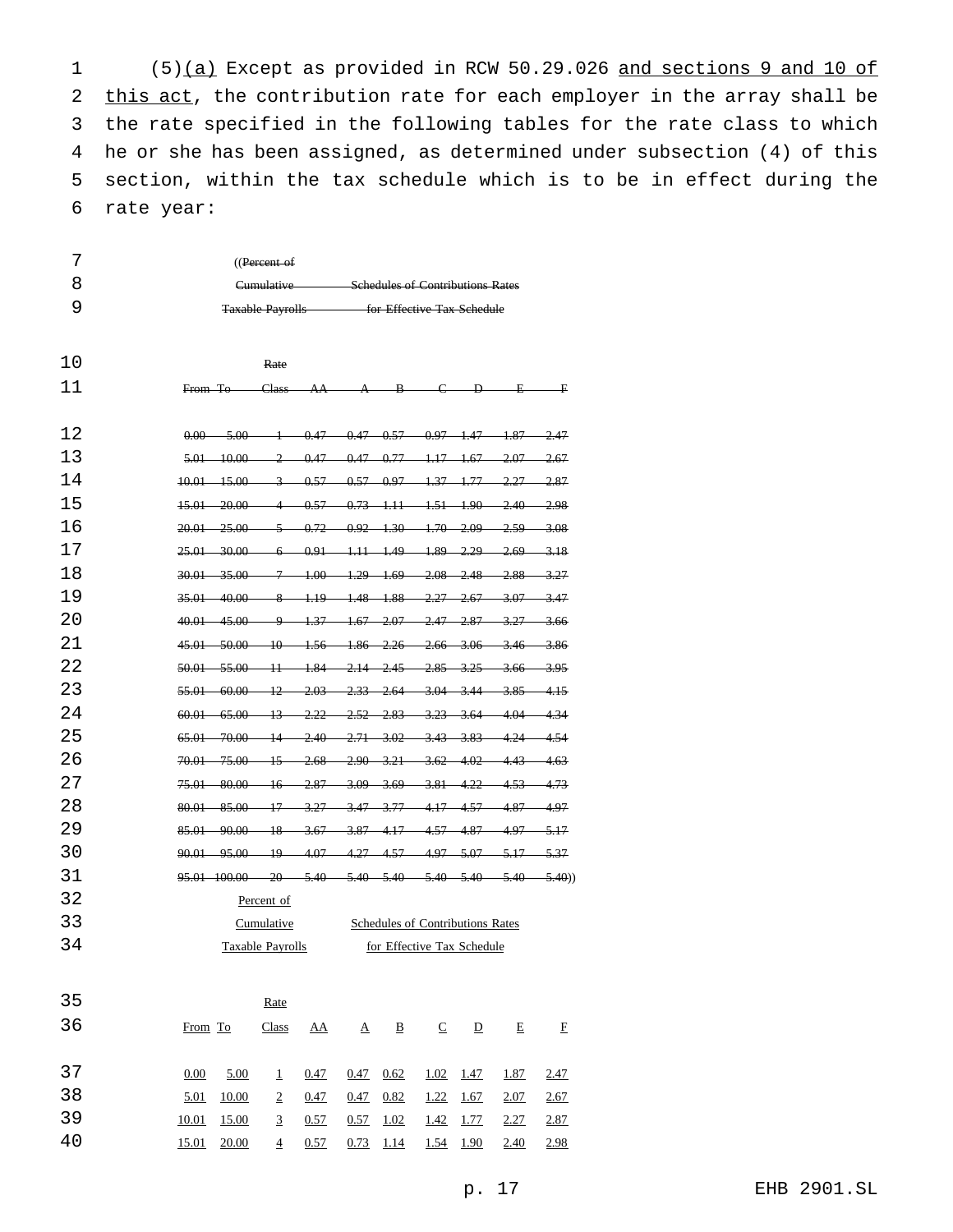| 1        | 20.01                                                             | 25.00          | $\overline{2}$         | 0.72         | 0.92          | 1.30                | <u>1.70</u>  | 2.09             | 2.59         | <u>3.08</u>                                                           |
|----------|-------------------------------------------------------------------|----------------|------------------------|--------------|---------------|---------------------|--------------|------------------|--------------|-----------------------------------------------------------------------|
| 2        | 25.01                                                             | 30.00          | <u>6</u>               | 0.91         | 1.03          | <u>1.44</u>         | <u>1.89</u>  | 2.29             | 2.69         | <u>3.18</u>                                                           |
| 3        | 30.01                                                             | 35.00          | 7                      | <u>1.00</u>  | <u>1.17</u>   | <u>1.61</u>         | 2.08         | 2.48             | 2.88         | <u>3.27</u>                                                           |
| 4        | 35.01                                                             | 40.00          | 8                      | 1.19         | 1.35          | 1.79                | 2.27         | 2.67             | <u>3.07</u>  | 3.47                                                                  |
| 5        | 40.01                                                             | 45.00          | $\overline{2}$         | <u>1.37</u>  | $1.52$ 1.97   |                     | 2.47         | <u>2.87</u>      | <u>3.27</u>  | 3.66                                                                  |
| 6        | 45.01                                                             | 50.00          | <u>10</u>              | <u>1.56</u>  |               | $\frac{1.69}{2.15}$ | <u>2.66</u>  | <u>3.06</u>      | <u>3.46</u>  | 3.86                                                                  |
| 7        | 50.01                                                             | 55.00          | $\overline{11}$        | <u>1.84</u>  | 1.95          | 2.33                | <u>2.85</u>  | 3.25             | <u>3.66</u>  | <u>3.95</u>                                                           |
| 8        | 55.01                                                             | 60.00          | $\overline{12}$        | 2.03         | $2.12$ $2.51$ |                     | <u>3.04</u>  | <u>3.44</u>      | <u>3.85</u>  | 4.15                                                                  |
| 9        | <u>60.01</u>                                                      | 65.00          | <u>13</u>              | 2.22         |               | $2.29$ $2.69$       | 3.23         | <u>3.64</u>      | <u>4.04</u>  | 4.34                                                                  |
| 10<br>11 | 65.01                                                             | <u>70.00</u>   | $\overline{14}$        | 2.40         | 2.47          | 2.87                | 3.43         | 3.83             | <u>4.24</u>  | 4.54                                                                  |
| 12       | 70.01<br>75.01                                                    | 75.00<br>80.00 | 15                     | 2.64<br>2.81 | 2.68<br>2.87  | 3.05<br>3.25        | 3.62<br>3.81 | 4.02<br>4.22     | 4.43<br>4.53 | 4.63<br>4.73                                                          |
| 13       | 80.01                                                             | 85.00          | <u>16</u><br><u>17</u> | 3.27         | 3.30          | 3.58                | 4.17         | 4.57             | <u>4.87</u>  | 4.97                                                                  |
| 14       | 85.01                                                             | 90.00          | <u>18</u>              | <u>3.67</u>  | <u>3.87</u>   | 4.17                | <u>4.57</u>  | 4.87             | <u>4.97</u>  | 5.17                                                                  |
| 15       | 90.01                                                             | 95.00          | $\overline{19}$        | 4.10         | <u>4.30</u>   | 4.60                |              | $5.00\quad 5.10$ | 5.20         | 5.40                                                                  |
| 16       | 95.01 100.00                                                      |                | 20                     |              |               |                     |              |                  |              |                                                                       |
| 17       |                                                                   |                | 20A                    | 5.40         | 5.40          | 5.40                | 5.40         | <u>5.40</u>      | 5.55         | 5.60                                                                  |
| 18       |                                                                   |                | 20B                    | 5.40         | 5.45          | 5.50                | <u>5.55</u>  | 5.60             | <u>5.65</u>  | 5.70                                                                  |
| 19       |                                                                   |                | 20C                    | 5.50         | 5.55          | 5.60                | 5.65         | 5.70             | 5.75         | 5.80                                                                  |
| 20       |                                                                   |                | 20D                    | 5.60         | 5.65          | 5.70                | 5.75         | 5.80             | 5.85         | 5.90                                                                  |
| 21       |                                                                   |                | 20E                    | 5.70         |               | 5.75 5.80           |              | 5.85 5.90        | <u>5.95</u>  | 6.00                                                                  |
|          |                                                                   |                |                        |              |               |                     |              |                  |              |                                                                       |
| 22       |                                                                   |                |                        |              |               |                     |              |                  |              | (b) Employers assigned to rate class 20 shall be assigned to one of   |
| 23       | the rate classes 20A through E as follows:                        |                |                        |              |               |                     |              |                  |              |                                                                       |
| 24       | (i) Employers with a benefit ratio of less than 0.054000 shall be |                |                        |              |               |                     |              |                  |              |                                                                       |
| 25       |                                                                   |                |                        |              |               |                     |              |                  |              |                                                                       |
|          | <u>assigned to rate class 20A;</u>                                |                |                        |              |               |                     |              |                  |              |                                                                       |
| 26       |                                                                   |                |                        |              |               |                     |              |                  |              | (ii) Employers with a benefit ratio of at least 0.054000 but less     |
| 27       |                                                                   |                |                        |              |               |                     |              |                  |              | than 0.063000 shall be assigned to rate class 20B;                    |
| 28       |                                                                   |                |                        |              |               |                     |              |                  |              | (iii) Employers with a benefit ratio of at least 0.063000 but less    |
| 29       |                                                                   |                |                        |              |               |                     |              |                  |              | than 0.068000 shall be assigned to rate class 20C;                    |
| 30       |                                                                   |                |                        |              |               |                     |              |                  |              | (iv) Employers with a benefit ratio of at least 0.068000 but less     |
| 31       |                                                                   |                |                        |              |               |                     |              |                  |              | than 0.075000 shall be assigned to rate class 20D; and                |
| 32       |                                                                   |                |                        |              |               |                     |              |                  |              | (v) Employers with a benefit ratio of 0.075000 or higher shall be     |
| 33       | assigned to rate class 20E.                                       |                |                        |              |               |                     |              |                  |              |                                                                       |
| 34       |                                                                   |                |                        |              |               |                     |              |                  |              | (c) The maximum contribution rate for employers whose standard        |
| 35       |                                                                   |                |                        |              |               |                     |              |                  |              | industrial classification code is within major group "01," "02," or   |
| 36       |                                                                   |                |                        |              |               |                     |              |                  |              | "07," or is code "5148," or the equivalent code in the North American |
| 37       |                                                                   |                |                        |              |               |                     |              |                  |              | industry classification system code, may not exceed the rate in rate  |
| 38       | class 20A for the applicable rate year.                           |                |                        |              |               |                     |              |                  |              |                                                                       |
| 39       |                                                                   |                |                        |              |               |                     |              |                  |              | (6) Except as provided in sections 9 and 10 of this act, the          |
| 40       |                                                                   |                |                        |              |               |                     |              |                  |              | contribution rate for each employer not qualified to be in the array  |
| 41       | shall be as follows:                                              |                |                        |              |               |                     |              |                  |              |                                                                       |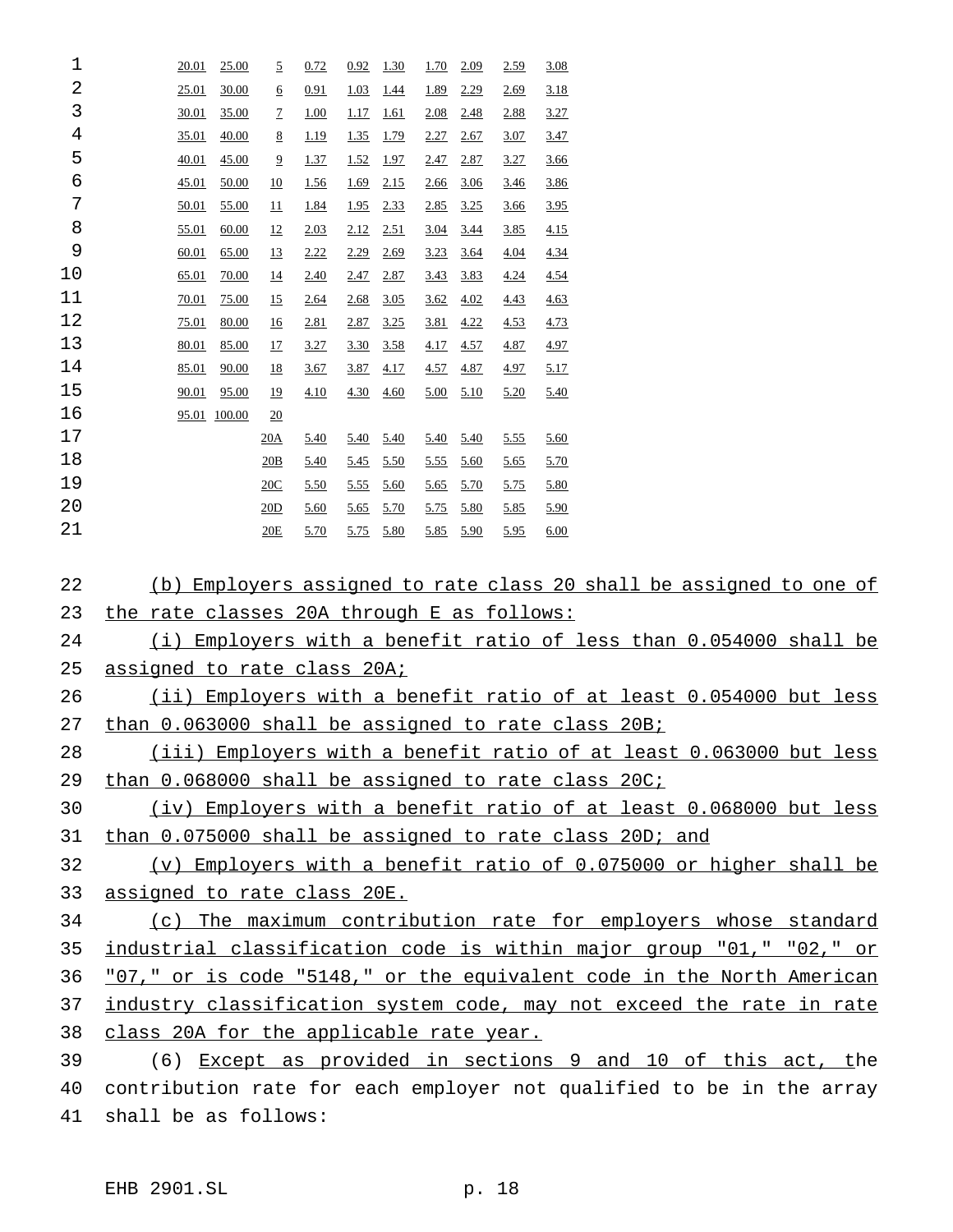(a) Employers who do not meet the definition of "qualified employer" by reason of failure to pay contributions when due shall be assigned a contribution rate two-tenths higher than that in rate class 20E for the applicable rate year, except employers who have an approved agency-deferred payment contract by September 30 of the previous rate year. If any employer with an approved agency-deferred payment contract fails to make any one of the succeeding deferred payments or fails to submit any succeeding tax report and payment in a timely manner, the employer's tax rate shall immediately revert to a 10 contribution rate two-tenths higher than that in rate class 20E for the applicable rate year; and

 (b) For all other employers not qualified to be in the array, the contribution rate shall be a rate equal to the average industry rate as determined by the commissioner; however, the rate may not be less than one percent. Assignment of employers by the commissioner to industrial classification, for purposes of this section, shall be in accordance with established classification practices found in the "Standard Industrial Classification Manual" issued by the federal office of management and budget to the third digit provided in the standard industrial classification code, or in the North American industry classification system code.

 NEW SECTION. **Sec. 9.** A new section is added to chapter 50.29 RCW to read as follows:

 For rate years 2003 and 2004, the contribution rate of each employer subject to contributions under RCW 50.24.010 shall include, in addition to the contribution rate under RCW 50.29.025, an insolvency surcharge of fifteen one-hundredths of one percent. However, the insolvency surcharge is not in effect:

 (1) For rate year 2003, if, before January 1, 2003, federal Reed act moneys are transferred to the account of this state pursuant to section 903 of the social security act (42 U.S.C. Sec. 1103), as amended, in an amount equal to or greater than fifteen one-hundredths of one percent multiplied by the amount of total taxable payroll for fiscal year 2002.

 (2) For rate year 2004, if the fund balance ratio under RCW 50.29.025 is equal to or greater than 1.40 on September 30, 2003.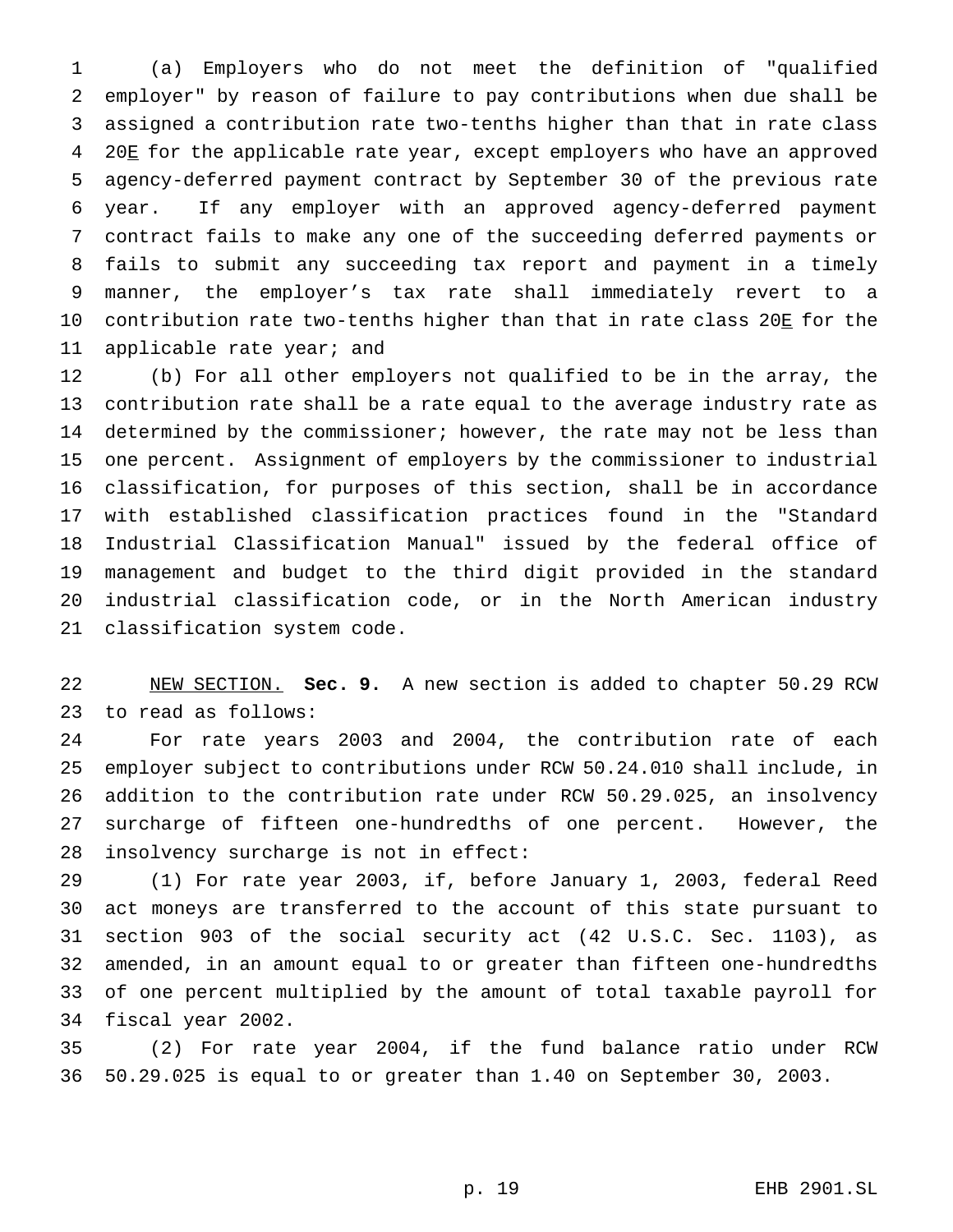NEW SECTION. **Sec. 10.** A new section is added to chapter 50.29 RCW to read as follows:

 (1) Beginning with contributions assessed for rate year 2005, the contribution rate of each employer subject to contributions under RCW 50.24.010 shall include, in addition to the contribution rate under RCW 50.29.025, an equity surcharge as determined under this section if the employer's experience rating account has ineffective charges in at least three of the four completed fiscal years immediately preceding the computation date. The commissioner shall determine the equity surcharge rate for a rate year for each applicable employer as follows: (a) If the employer's net ineffective charges are equal to or less than zero, no equity surcharge is applicable to the employer. If the employer's net ineffective charges are greater than zero, an equity surcharge is applicable to the employer.

 (b) An employer's equity surcharge rate for a rate year is equal to the net ineffective charges divided by the employer's taxable payroll, expressed as a percentage.

 (2) The equity surcharge may not exceed four-tenths of one percent, except that for any given rate year the maximum surcharge is six-tenths of one percent if the commissioner determines that the total ineffective charges in the completed fiscal year immediately preceding the computation date is greater than fifteen percent of the total benefits paid in that fiscal year.

 (3) This section does not apply to an employer in rate class 20A through 20E whose assigned standard industrial classification code is within major group "09" or is "203," or the equivalent codes in the North American industry classification system code.

(4) For purposes of this section:

 (a) "Ineffective charges" means the dollar amount charged in the previous four completed fiscal years to an employer's experience rating account attributable to unemployment benefits paid to claimants that exceed the contributions paid by the respective employer in those four fiscal years.

 (b) "Net ineffective charges" means the sum of the employer's ineffective charges as defined in (a) of this subsection reduced by the employer's estimated contributions.

 (c) "Estimated contributions" means the employer's taxable payroll multiplied by the employer's contribution rate assigned under RCW 50.29.025 for the next applicable rate year.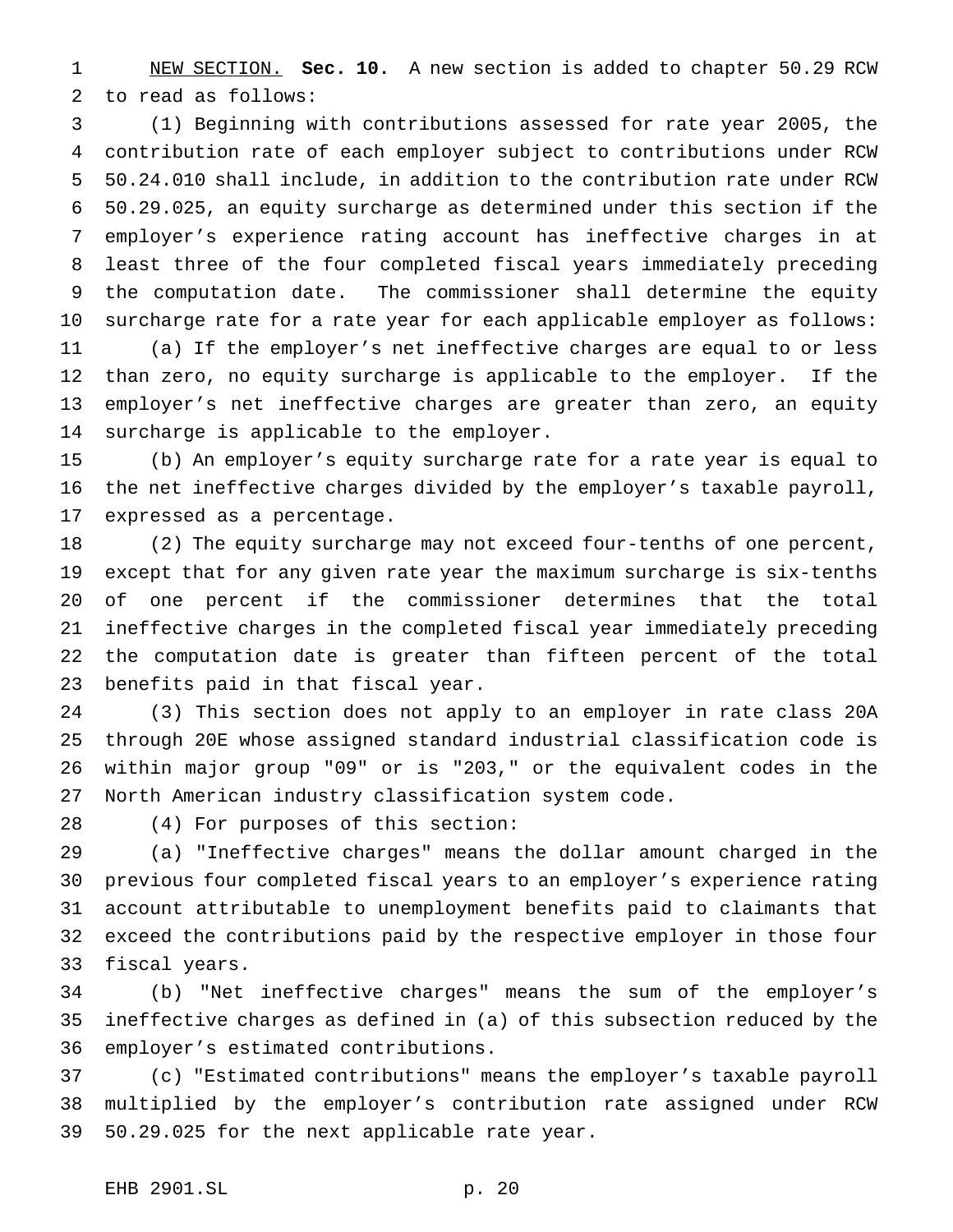(d) "Taxable payroll" means the amount of wages subject to tax for the employer as determined under RCW 50.24.010 in the completed fiscal year immediately preceding the computation date.

 **Sec. 11.** RCW 50.29.010 and 1987 c 213 s 2 are each amended to read as follows:

As used in this chapter:

7 (1) "Computation date" means July 1st of any year;

 (2) "Cut-off date" means September 30th next following the computation date;

10 (3) "Qualification date" means April 1st of the ((<del>third</del>)) second 11 year preceding the computation date;

 (4) "Rate year" means the calendar year immediately following the computation date;

 (5) "Payroll" means all wages (as defined for contribution 15 purposes) paid by an employer to individuals in his or her employment;  $(6)$  "Qualified employer" means any employer who  $((+1))$   $(a)$  reported some employment in the twelve-month period beginning with the 18 qualification date,  $((+2))$  (b) had no period of four or more consecutive calendar quarters for which he or she reported no employment in the two calendar years immediately preceding the 21 computation date, and  $((+3))$   $(c)$  has submitted by the cut-off date all reports, contributions, interest, and penalties required under this title for the period preceding the computation date. Unpaid contributions, interest, and penalties may be disregarded for the purposes of this section if they constitute less than either one hundred dollars or one-half of one percent of the employer's total tax reported for the twelve-month period immediately preceding the computation date. Late reports, contributions, penalties, or interest from employment defined under RCW 50.04.160 may be disregarded for the purposes of this section if showing is made to the satisfaction of the commissioner that an otherwise qualified employer acted in good faith and that forfeiture of qualification for a reduced contribution rate because of such delinquency would be inequitable.

 **Sec. 12.** RCW 50.29.062 and 1996 c 238 s 1 are each amended to read as follows:

 Predecessor and successor employer contribution rates shall be computed in the following manner: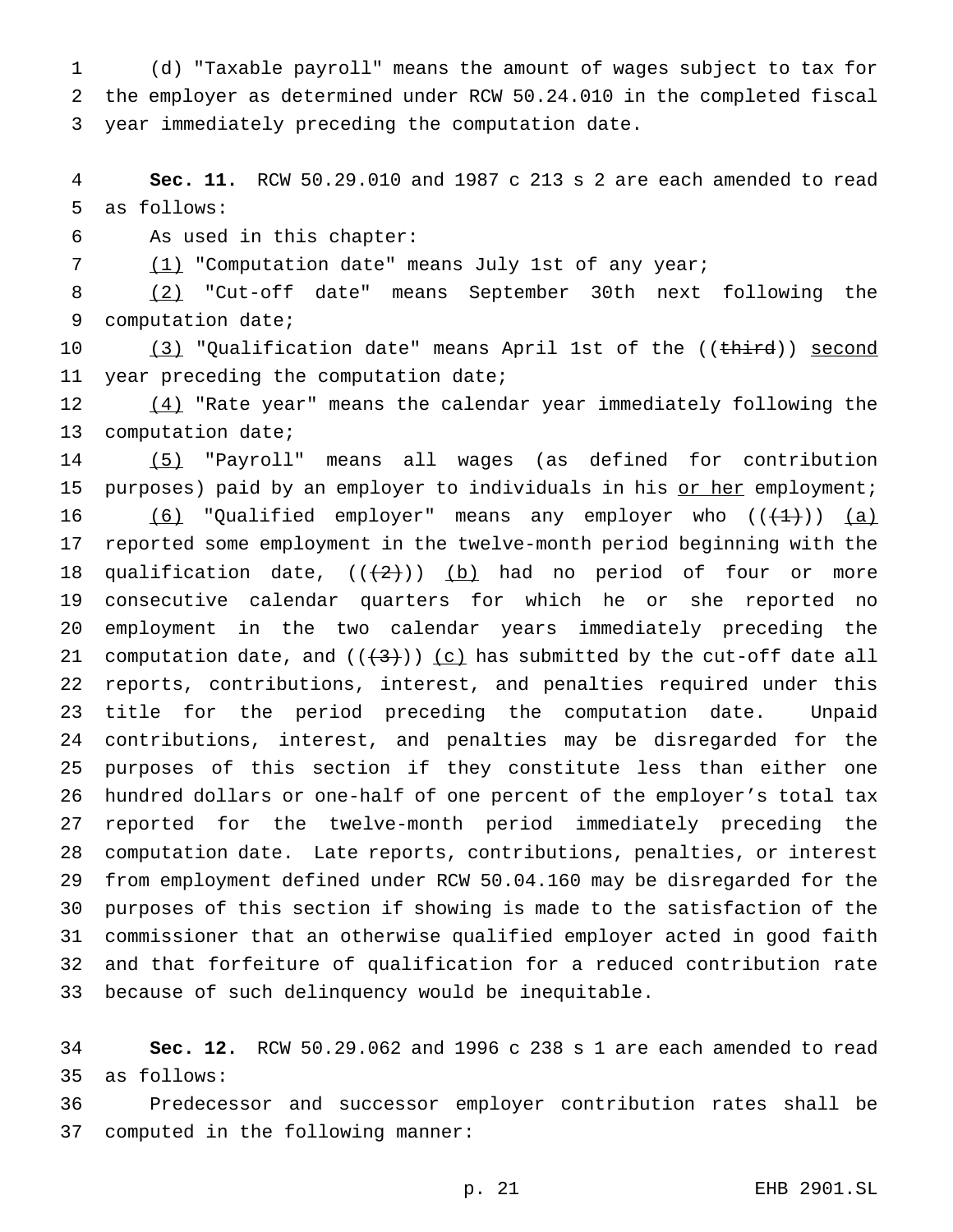(1) If the successor is an employer, as defined in RCW 50.04.080, at the time of the transfer, its contribution rate shall remain unchanged for the remainder of the rate year in which the transfer occurs. From and after January 1 following the transfer, the successor's contribution rate for each rate year shall be based on its experience with payrolls and benefits including the experience of the acquired business or portion of a business from the date of transfer, as of the regular computation date for that rate year.

 (2) If the successor is not an employer at the time of the transfer, it shall pay contributions at the lowest rate determined under either of the following:

 (a)(i) For transfers before January 1, 1997, the contribution rate of the rate class assigned to the predecessor employer at the time of the transfer for the remainder of that rate year and continuing until the successor qualifies for a different rate in its own right;

 (ii) For transfers on or after January 1, 1997, the contribution rate of the rate class assigned to the predecessor employer at the time of the transfer for the remainder of that rate year. Any experience relating to the assignment of that rate class attributable to the predecessor is transferred to the successor. Beginning with the January 1 following the transfer, the successor's contribution rate shall be based on the transferred experience of the acquired business and the successor's experience after the transfer; or

 (b) The contribution rate equal to the average industry rate as determined by the commissioner, but not less than one percent, and continuing until the successor qualifies for a different rate in its own right. Assignment of employers by the commissioner to industrial classification, for purposes of this subsection, must be in accordance with established classification practices found in the "Standard Industrial Classification Manual" issued by the federal office of management and budget to the third digit provided in the standard 32 industrial classification code, or in the North American industry 33 classification code system.

 (3) If the successor is not an employer at the time of the transfer and simultaneously acquires the business or a portion of the business of two or more employers in different rate classes, its rate from the date the transfer occurred until the end of that rate year and until it qualifies in its own right for a new rate, shall be the highest rate class applicable at the time of the acquisition to any predecessor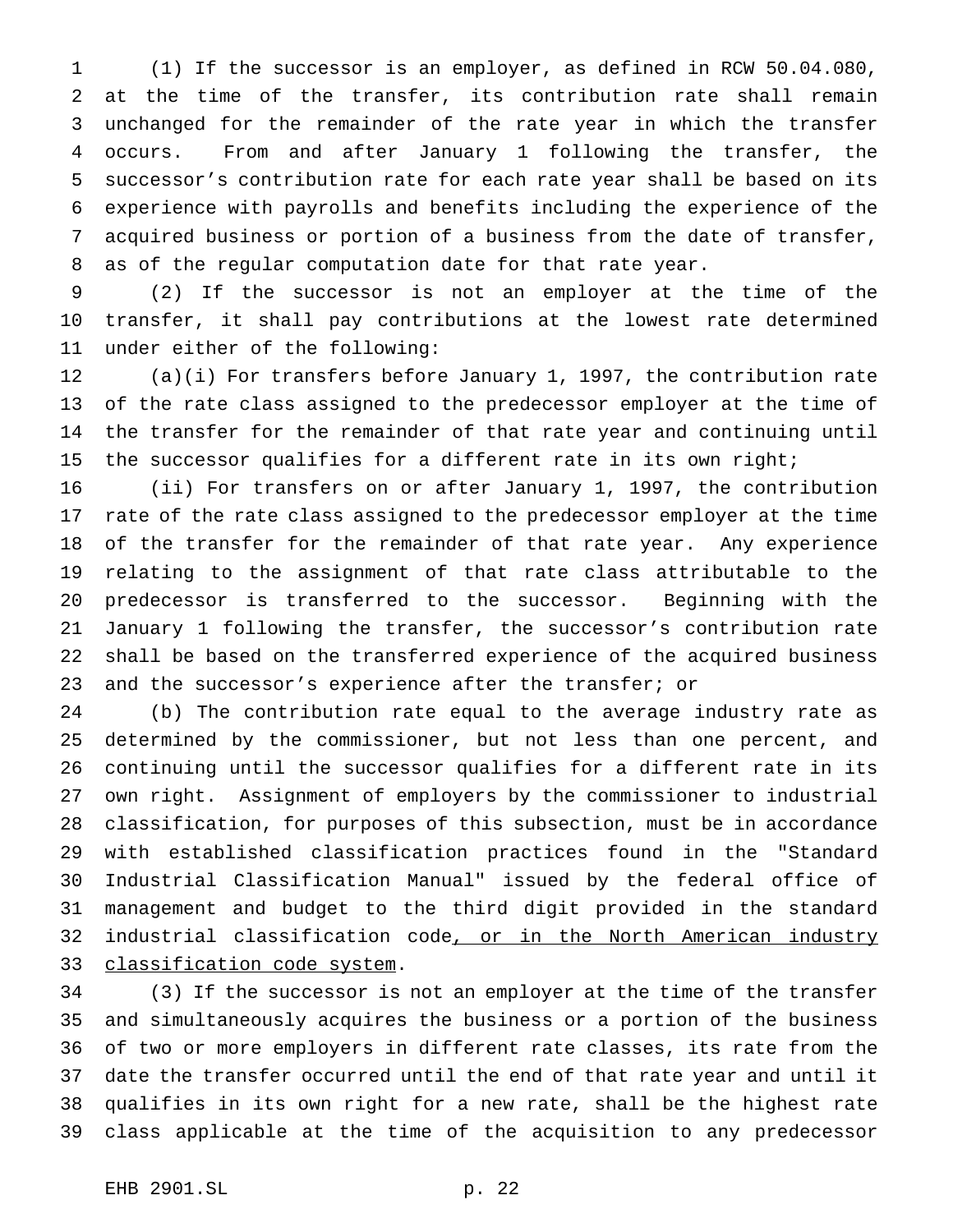employer who is a party to the acquisition, but not less than one percent.

 (4) If the successor is not an employer at the time of the 4 transfer, the taxable wage base applicable to the predecessor employer at the time of the transfer shall continue to apply to the successor employer for the remainder of the rate year in which the transfer occurs.

8 (5) The contribution rate on any payroll retained by a predecessor employer shall remain unchanged for the remainder of the rate year in which the transfer occurs.

 $((+5))$   $(6)$  In all cases, from and after January 1 following the transfer, the predecessor's contribution rate for each rate year shall be based on its experience with payrolls and benefits as of the regular computation date for that rate year including the experience of the acquired business or portion of business up to the date of transfer: PROVIDED, That if all of the predecessor's business is transferred to a successor or successors, the predecessor shall not be a qualified employer until it satisfies the requirements of a "qualified employer" as set forth in RCW 50.29.010.

 In addition to contributions at rates computed under this section, 21 predecessor and successor employers are subject to contributions under rates computed as provided in sections 9 and 10 of this act.

 **Sec. 13.** RCW 50.24.014 and 2000 c 2 s 15 are each amended to read as follows:

 (1)(a) A separate and identifiable account to provide for the financing of special programs to assist the unemployed is established in the administrative contingency fund. Contributions to this account shall accrue and become payable by each employer, except employers as described in RCW 50.44.010 and 50.44.030 who have properly elected to make payments in lieu of contributions, taxable local government employers as described in RCW 50.44.035, and those employers who are required to make payments in lieu of contributions, at a basic rate of two one-hundredths of one percent. The amount of wages subject to tax shall be determined under RCW 50.24.010.

 (b) A separate and identifiable account is established in the administrative contingency fund for financing the employment security 37 department's administrative cost under RCW 50.22.150 (( $\text{and}$ )), the costs 38 under RCW 50.22.150(9), and the administrative cost under chapter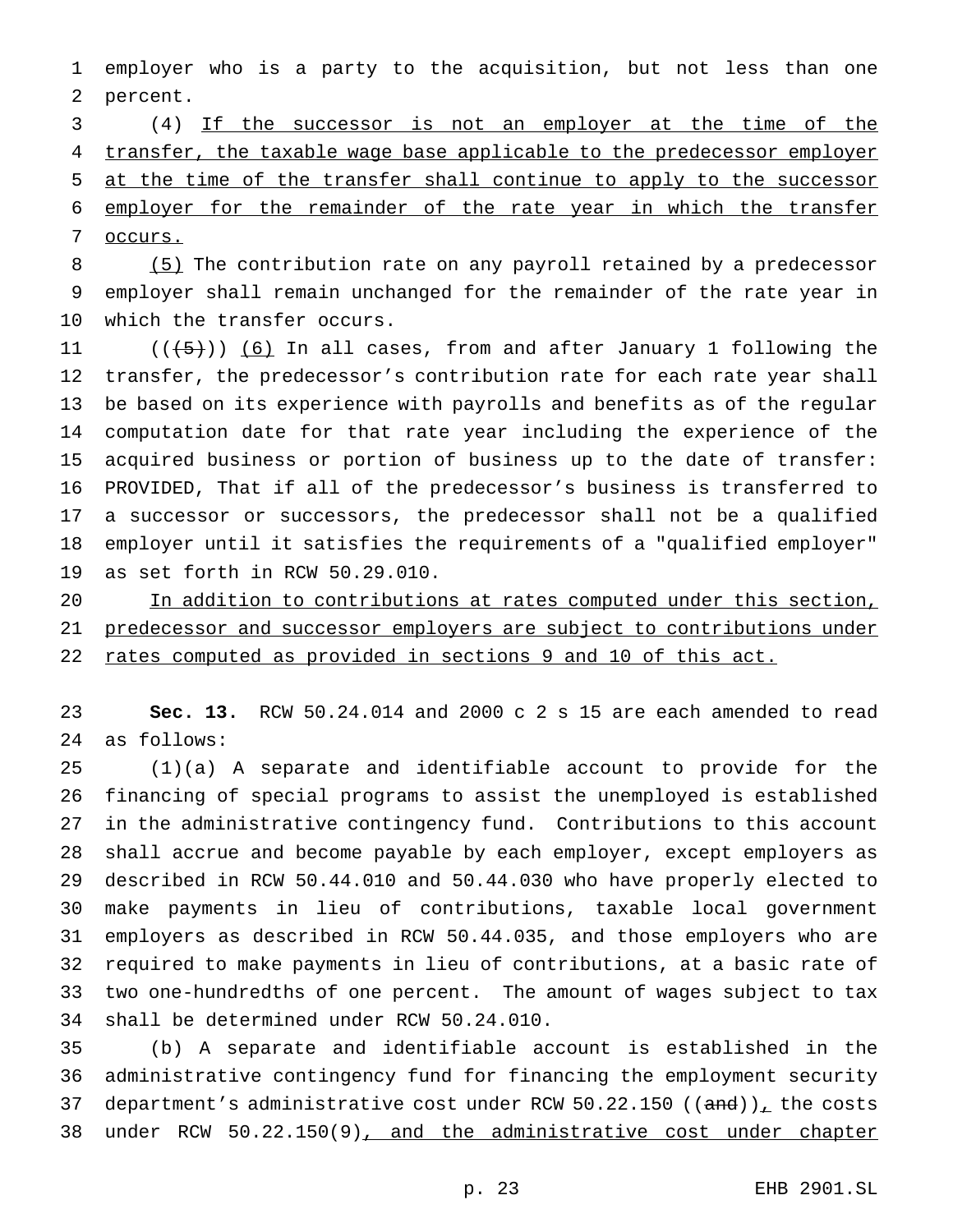1 . . ., Laws of 2002 (this act). Contributions to this account shall accrue and become payable by each employer, except employers as described in RCW 50.44.010 and 50.44.030 who have properly elected to make payments in lieu of contributions, taxable local government employers as described in RCW 50.44.035, those employers who are required to make payments in lieu of contributions, those employers described under RCW 50.29.025(6)(b), and those qualified employers 8 assigned one of the rate classes 20A through 20E under RCW 50.29.025, at a basic rate of one one-hundredth of one percent. The amount of 10 wages subject to tax shall be determined under RCW 50.24.010. ((Any amount of contributions payable under this subsection (1)(b) that 12 exceeds the amount that would have been collected at a rate of four one-thousandths of one percent must be deposited in the unemployment 14 compensation trust fund.))

 (c) For the first calendar quarter of 1994 only, the basic two one- hundredths of one percent contribution payable under (a) of this subsection shall be increased by one-hundredth of one percent to a total rate of three one-hundredths of one percent. The proceeds of this incremental one-hundredth of one percent shall be used solely for the purposes described in section 22, chapter 483, Laws of 1993, and for the purposes of conducting an evaluation of the call center approach to unemployment insurance under section 5, chapter 161, Laws of 1998. During the 1997-1999 fiscal biennium, any surplus from contributions payable under this subsection (c) may be deposited in the unemployment compensation trust fund, used to support tax and wage automated systems projects that simplify and streamline employer reporting, or both.

 (2)(a) Contributions under this section shall become due and be paid by each employer under rules as the commissioner may prescribe, and shall not be deducted, in whole or in part, from the remuneration of individuals in the employ of the employer. Any deduction in violation of this section is unlawful.

 (b) In the payment of any contributions under this section, a fractional part of a cent shall be disregarded unless it amounts to one-half cent or more, in which case it shall be increased to one cent. (3) If the commissioner determines that federal funding has been increased to provide financing for the services specified in chapter 50.62 RCW, the commissioner shall direct that collection of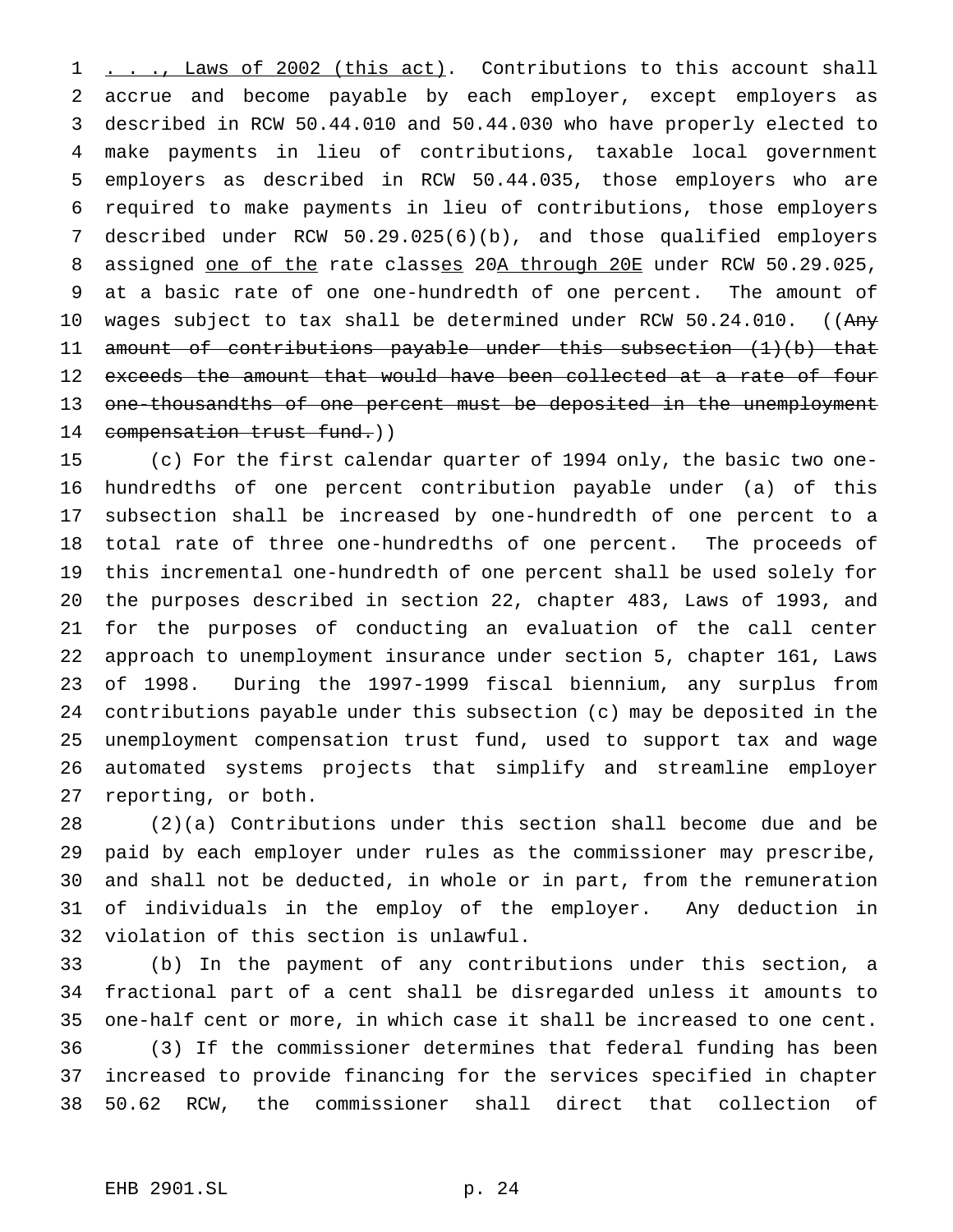contributions under this section be terminated on the following January 1st.

3 \*NEW SECTION. Sec. 14. (1) There is hereby created a joint task force on unemployment insurance, composed of the following members:

 (a) Four members of the senate labor, commerce and financial institutions committee, two from each of the major caucuses, to be 7 appointed by the president of the senate;

 (b) Four members of the house of representatives commerce and labor committee, two from each of the major caucuses, to be appointed by the 10 speaker of the house of representatives;

 (c) At least one legislative member from each house of the 12 legislature shall represent a district east of the Cascade mountains; and

14 (d) Up to eight members appointed jointly by the president of the 15 senate and the speaker of the house of representatives, representing business and labor in equal numbers. The business representatives shall be selected from nominations submitted by statewide business organizations, representing <sup>a</sup> cross-section of industries. The labor representatives shall be selected from nominations submitted by statewide labor organizations representing <sup>a</sup> cross-section of industries. Business and labor members shall include at least one person representing each of the following industries or economic sectors: Aerospace, construction, agriculture, small business, information technology, and retail.

 (2) The employment security department unemployment insurance advisory committee shall provide administrative, technical, and clerical assistance to the joint task force on unemployment insurance. (3) The senate committee services and the office of program research shall provide the staff support as mutually agreed by the cochairs of the joint task force on unemployment insurance. The task force shall designate the cochairs.

 (4) The members of the joint task force on unemployment insurance shall not be compensated but the legislative members may be reimbursed for travel expenses as provided in RCW 43.03.050 and 43.03.060. The task force shall minimize travel costs, and shall meet only in Olympia or Lacey, Washington. Other meetings and conferences that may be deemed necessary shall be held by teleconference or written submittal, which may be via e-mail.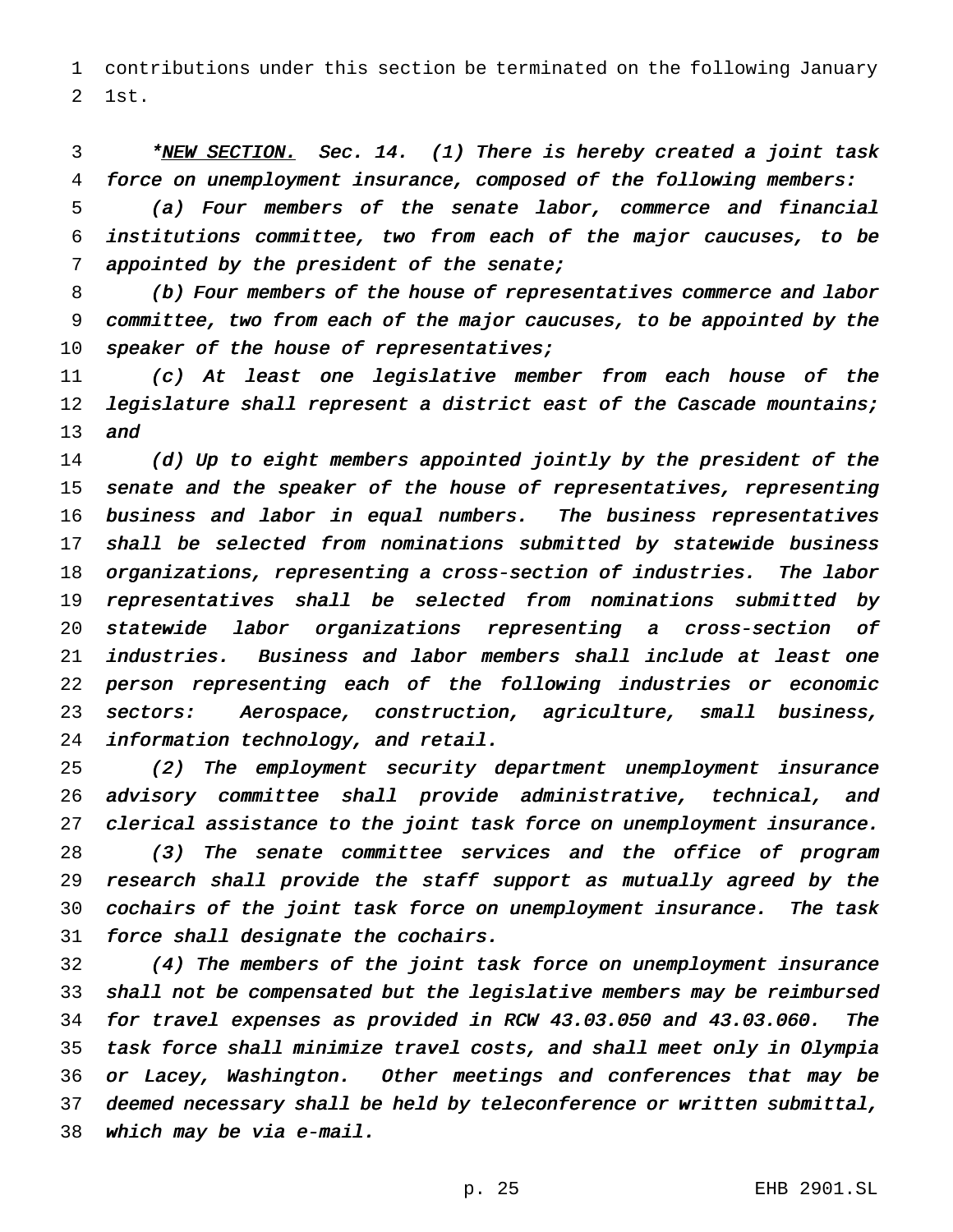(5) The joint task force on unemployment insurance shall appoint <sup>a</sup> technical advisory committee to assist in the development of legislative proposals and recommendations. Representatives of small business, construction industry, aerospace, information technology, agriculture, and retail shall be included on the technical advisory committee, on an ad hoc basis. Business and labor, and rural and urban interests shall all be represented.

 (6) The joint task force on unemployment insurance shall study the following issues:

 (a) Tax equity proposals, including tax rates and distribution of tax effects;

12 (b) Social costs;

(c) Improvement in administrative costs and efficiencies;

14 (d) Experience rating systems;

 (e) Effectiveness of the implementation of this act in achieving equity;

 (f) Trust fund adequacy, including examination of establishment of 18 an earmarked state trust fund managed by the Washington state investment board;

 (g) The effect of this act upon business insolvency rates in Washington state;

 (h) Ways to reduce any inequitable effects of noncharged benefits caused by statutory individual benefits on the employer unemployment insurance burden. For purposes of this section, "individual benefits" means benefits paid to individuals who are considered to have left work 26 voluntarily for good cause under RCW 50.20.050(2);

 (i) Benefit structure and costs, including the improved direction 28 of benefits to those in need;

 (j) Analysis to improve understanding of the high rate of employer 30 turnover in Washington state; and

(k) Any other issues deemed appropriate by the task force.

 (7) The joint task force on unemployment insurance shall report its findings and make recommendations to the legislature by December 31, 2003. In the event that the task force is divided regarding an issue that is subject to <sup>a</sup> recommendation, the task force, with the assistance of the technical advisory committee, will articulate and submit more than one proposal or option for legislative consideration. **\*Sec. 14 was vetoed. See message at end of chapter.**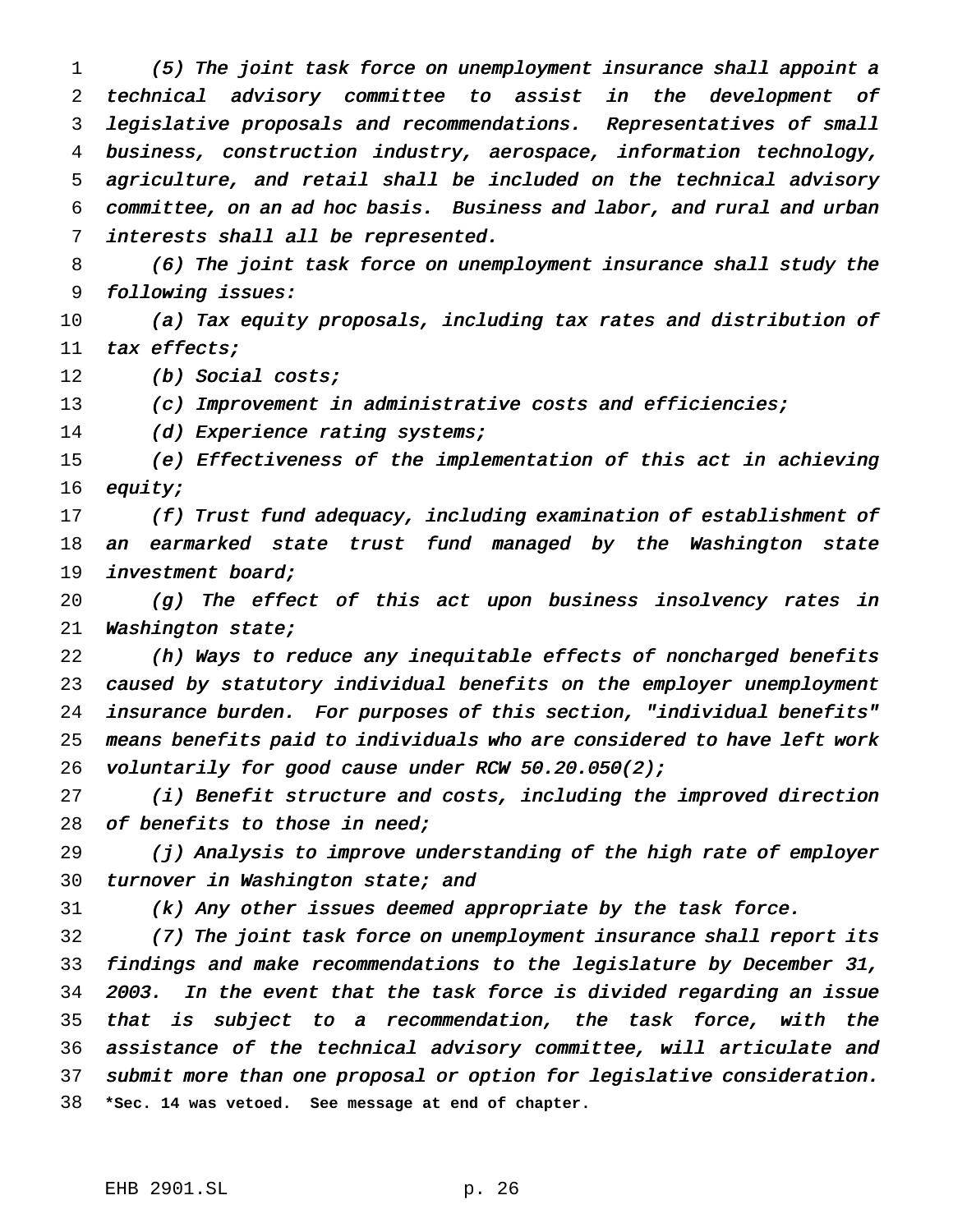NEW SECTION. **Sec. 15.** If any part of this act is found to be in conflict with federal requirements that are a prescribed condition to the allocation of federal funds to the state or the eligibility of employers in this state for federal unemployment tax credits, the conflicting part of this act is inoperative solely to the extent of the conflict, and the finding or determination does not affect the operation of the remainder of this act. Rules adopted under this act must meet federal requirements that are a necessary condition to the receipt of federal funds by the state or the granting of federal unemployment tax credits to employers in this state.

 NEW SECTION. **Sec. 16.** If any provision of this act or its application to any person or circumstance is held invalid, the remainder of the act or the application of the provision to other persons or circumstances is not affected.

 NEW SECTION. **Sec. 17.** (1) Section 3 of this act applies beginning with claims that have an effective date on or after July 7, 2002.

 (2) Sections 5 and 7 of this act apply to rate years beginning on or after January 1, 2003.

 (3) Section 6 of this act applies to benefits charged to the experience rating accounts of employers for claims that have an effective date on or after July 7, 2002.

 (4) Section 8 of this act applies to rate years beginning on or after January 1, 2005.

 NEW SECTION. **Sec. 18.** (1) Sections 7 and 9 of this act expire January 1, 2005.

(2) Section 3 of this act expires July 1, 2014.

 NEW SECTION. **Sec. 19.** (1) Section 2 of this act is necessary for the immediate preservation of the public peace, health, or safety, or support of the state government and its existing public institutions, and takes effect immediately.

 (2) Section 8 of this act takes effect January 1, 2005. Passed the House March 14, 2002. Passed the Senate March 13, 2002. Approved by the Governor March 26, 2002, with the exception of certain items that were vetoed. Filed in Office of Secretary of State March 26, 2002.